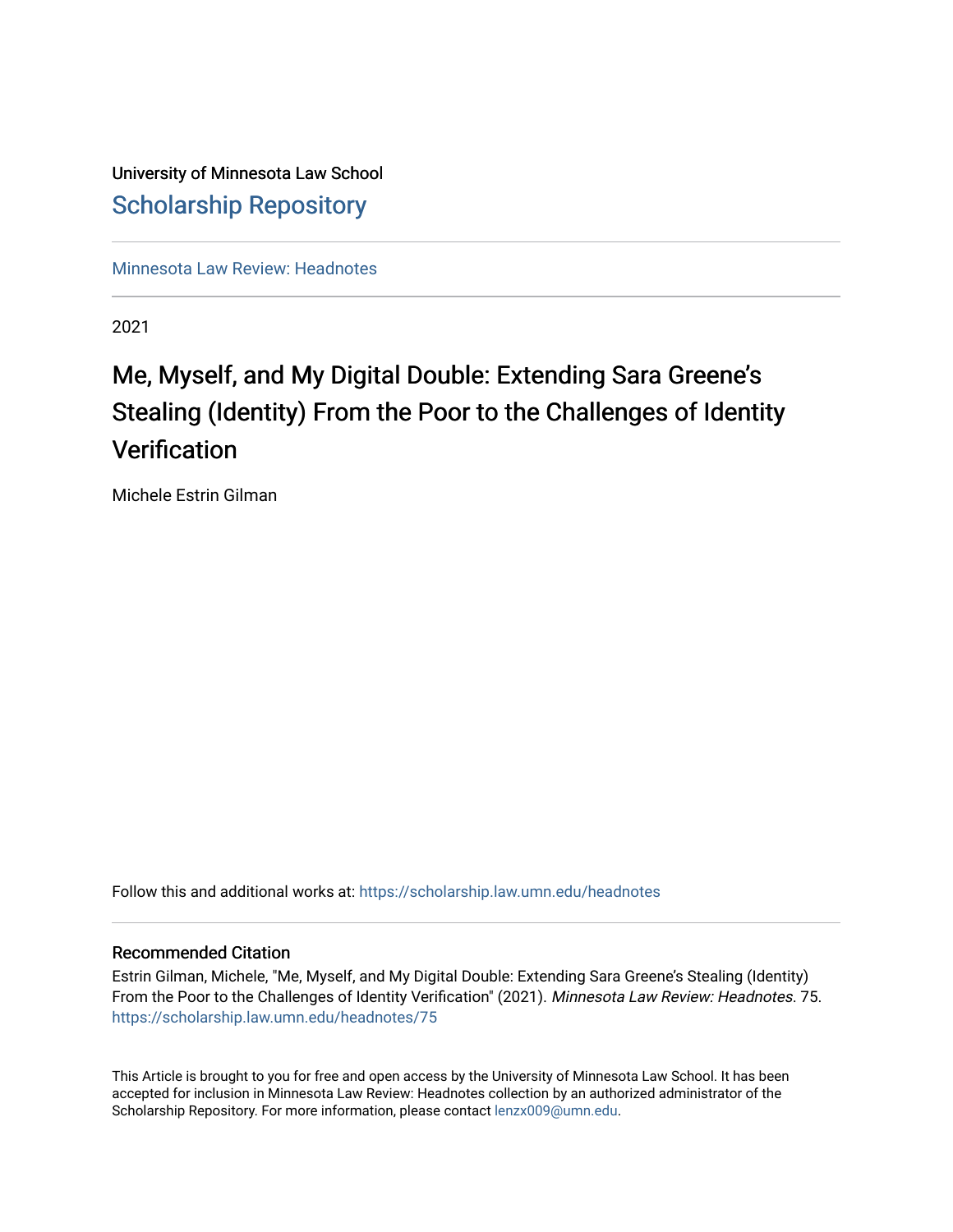#### **Essay**

### **Me, Myself, and My Digital Double: Extending Sara Greene's** *Stealing (Identity) From the Poor* **to the Challenges of Identity Verification**

#### **Michele Estrin Gilman†**

"In the social jungle of human existence, there is no feeling of being alive without a sense of identity." - Erik Erikson<sup>1</sup>

"We are not hiding who we are. We are who we say we are." —Tricia George, unemployment insurance applicant locked out of the system<sup>2</sup>

#### INTRODUCTION

Identity is foundational to human existence. Philosopher John Locke linked identity to consciousness, which "makes every one to be, what he calls self; and thereby distinguishes himself from all other thinking things, in this alone consists personal identity  $\ldots$ "<sup>3</sup> Psychologist Erik Erikson echoes this conception, defining identity as "the awareness of the fact that there is a self sameness and continuity to the ego's synthesizing methods, the style of one's individuality, and that this coincides with the sameness and continuity of one's meaning for significant others in the immediate community." $4$  Given the centrality of identity to the human condition, the theft or denial of identity can be profoundly destabilizing, leading to deprivations of core human rights and psychological distress. These identity-based harms are

301

<sup>†</sup> Venable Professor of Law, Associate Dean for Faculty Research and Development, Director Saul Ewing Civil Advocacy Clinic, University of Baltimore School of Law. Copyright  $©$  2022 by Michele Estrin Gilman.

<sup>1.</sup> ERIK H. ERIKSON, IDENTITY: YOUTH AND CRISIS 130 (1968).

<sup>2.</sup> Aldo Svaldi, *Unemployed Coloradans Struggling with Identity Verification:* "We *Are Who We Say We Are*,*"* DENVER POST (Apr. 25, 2021), https://www.denverpost.com/ 2021/04/25/colorado-unemployment-identity-verification-fraud [https://perma.cc/ XL3R-YTSG].

<sup>3.</sup> JOHN LOCKE, Of Identity and Diversity, in AN ESSAY CONCERNING HUMAN UNDER-STANDING, BOOK 2 (Peter H. Nidditch ed., Clarendon Press 1975) (1689).

<sup>4.</sup> ERIKSON,*supra* note 1, at 50.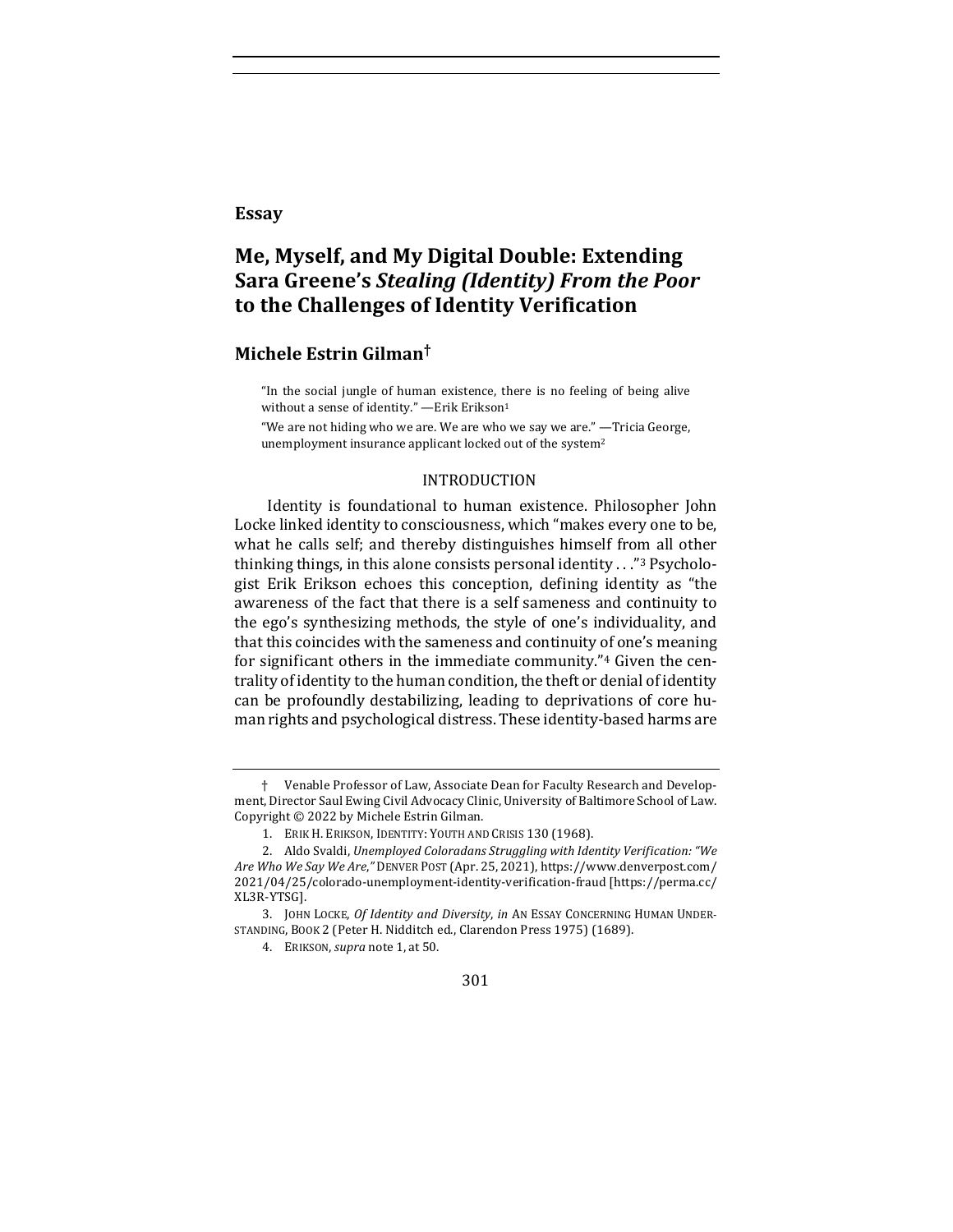heightened in the datafied society, which dissembles identity into millions of data points shared across numerous networks for profit and surveillance. Sara Greene's article, *Stealing (Identity) From the Poor*,<sup>5</sup> brings an economic justice lens to the ways in which data breaches lead to identity theft, with devastating consequences for people experiencing poverty.

Greene's article is timely in ways she could not have envisioned at the start of her project, which blends legal analysis with qualitative interviews. As a result of the pandemic, almost a quarter of Americans lost their jobs and turned to their states' unemployment insurance (UI) systems for economic support. $6$  These systems run on automated platforms and churn out algorithmic determinations of eligibility.<sup>7</sup> Criminal syndicates took advantage of the deluge of applications and the digitalization of UI to steal the identity of millions of Americans and file false claims, resulting in at least \$87 billion in fraudulent payments.<sup>8</sup> In response, state labor agencies frantically sought to stanch the flow of stolen funds, and in so doing, imposed a variety of new identity verification requirements on UI claimants and deployed automated fraud detection systems. At the federal level, President Biden issued a statement pledging a coordinated governmental response "to the exploitation of relief programs by criminal syndicates using stolen identities to steal government benefits."<sup>9</sup>

<sup>5.</sup> Sara S. Greene, *Stealing (Identity) From the Poor*, 106 MINN. L. REV. 60 (2021). 6. See Cezary Podkul, *How Unemployment Insurance Fraud Exploded During the* Pandemic, PROPUBLICA (July 26, 2021), https://www.propublica.org/article/how -unemployment-insurance-fraud-exploded-during-the-pandemic [https://perma.cc/ CKN7-LF5S]; Andrew Stettner & Elizabeth Pancotti, 1 in 4 Workers Relied on Unemploy*ment Aid During the Pandemic*, THE CENTURY FOUND. (Mar. 17, 2021), https://tcf.org/ content/commentary/1-in-4-workers-relied-on-unemployment-aid-during-the -pandemic/?agreed=1 [https://perma.cc/NRM2-RFYM].

<sup>7.</sup> *See infra* Part III.

<sup>8.</sup> Podkul, supra note 6; see also *FBI* Sees Spike in Fraudulent Unemployment Insurance Claims Filed Using Stolen Identities, FED. BUREAU OF INVESTIGATION (July 6, 2020), https://www.fbi.gov/news/pressrel/press-releases/fbi-sees-spike-in-fraudulent -unemployment-insurance-claims-filed-using-stolen-identities [https://perma.cc/ RK66-J6XJ]; *Unemployment Insurance Fraud*, U.S. DEP'T OF JUST. (Aug. 3, 2021), https://www.justice.gov/coronavirus/national-unemployment-insurance-fraud -task-force [https://perma.cc/7JJ4-4DFR]. 

<sup>9</sup>*. Statement of President Joe Biden on American Rescue Plan Oversight,* THE WHITE HOUSE (May 17, 2021), https://www.whitehouse.gov/briefing-room/ statements-releases/2021/05/17/statement-of-president-joe-biden-on-american -rescue-plan-oversight/ [https://perma.cc/KU5D-UCKN].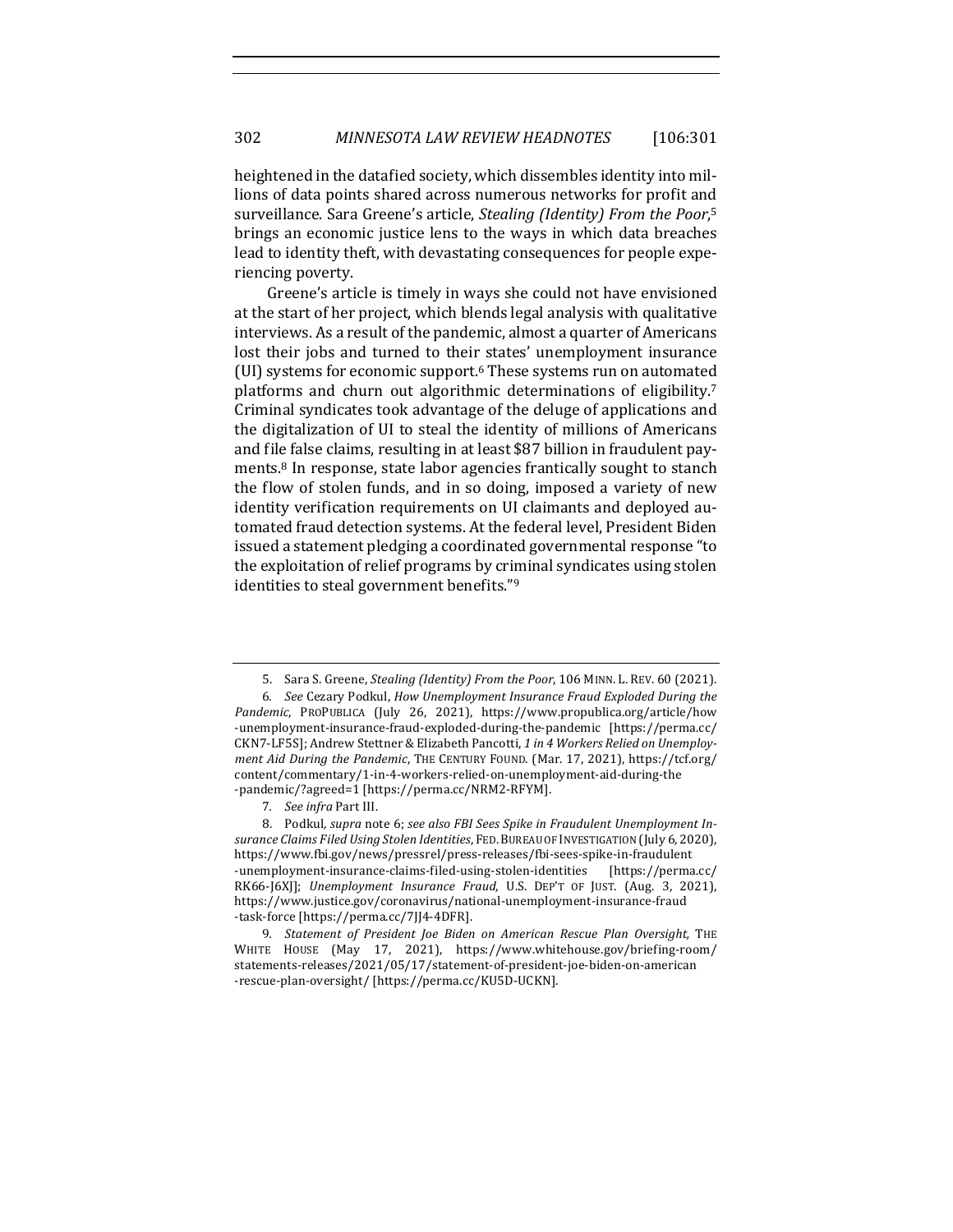Identity verification involves taking the data presented by an individual and comparing it against an existing database.<sup>10</sup> As a result of these automated systems, states wrongfully denied benefits to millions of eligible people—many of whom were themselves victims of identity theft and thus had applications flagged as fraudulent.<sup>11</sup> These workers were denied the very financial support designed to keep them afloat during times of economic calamity. This nationwide fiasco tightened the connection between identity theft and identify verification, demonstrating the perils of the datafication of identity. Both reveal the modern, dual reality of identity, as Mark Poster explains: "Identity fragments into an aspect of consciousness (an awareness of continuity in time and space) and a complex of media content contained in information machines that combine to define an individual."<sup>12</sup> This latter notion of identity as "exteriorization and materialization"<sup>13</sup> results because "[a]s people go about their daily lives they actively invoke or unknowingly draw upon a host of bureaucratic identity markers, in the process producing yet more information about their behaviours which institutions store, analyse and sell."14 This Essay assesses the government's use of identity verification systems in social services through Greene's lens of identity theft harms and plutocratic regulation. Identity theft and identity denial are mirror images of the problem of digitized identity systems, and both have outsized impacts on marginalized people.

#### I. IDENTITY THEFT

Greene's article soundly debunks the myth that people experiencing poverty are not victims of identity theft. Conventional wisdom among the public and policymakers is that low-income people are not desirable targets for identity thieves because their credit scores are low. However, as Greene explains, this is simply not true. Identity thieves do not care if they assume high-interest or sub-prime loans in someone else's name because they have no intention of paying back

<sup>10.</sup> See Margaret Hu, Biometric ID Cybersurveillance, 88 IND. L.J. 1475, 1491 (2013).

<sup>11.</sup> *See infra* Part III.

<sup>12.</sup> Mark Poster, The Secret Self: The Case of Identity Theft, 21 CULTURAL STUD. 118, 137 (2006).

<sup>13</sup>*. Id*. at 119.

<sup>14.</sup> Jennifer R. Whitson & Kevin D. Haggerty, *Identity Theft and the Care of the Virtual Self*, 37 ECON. & SOC'Y 572, 574 (2008).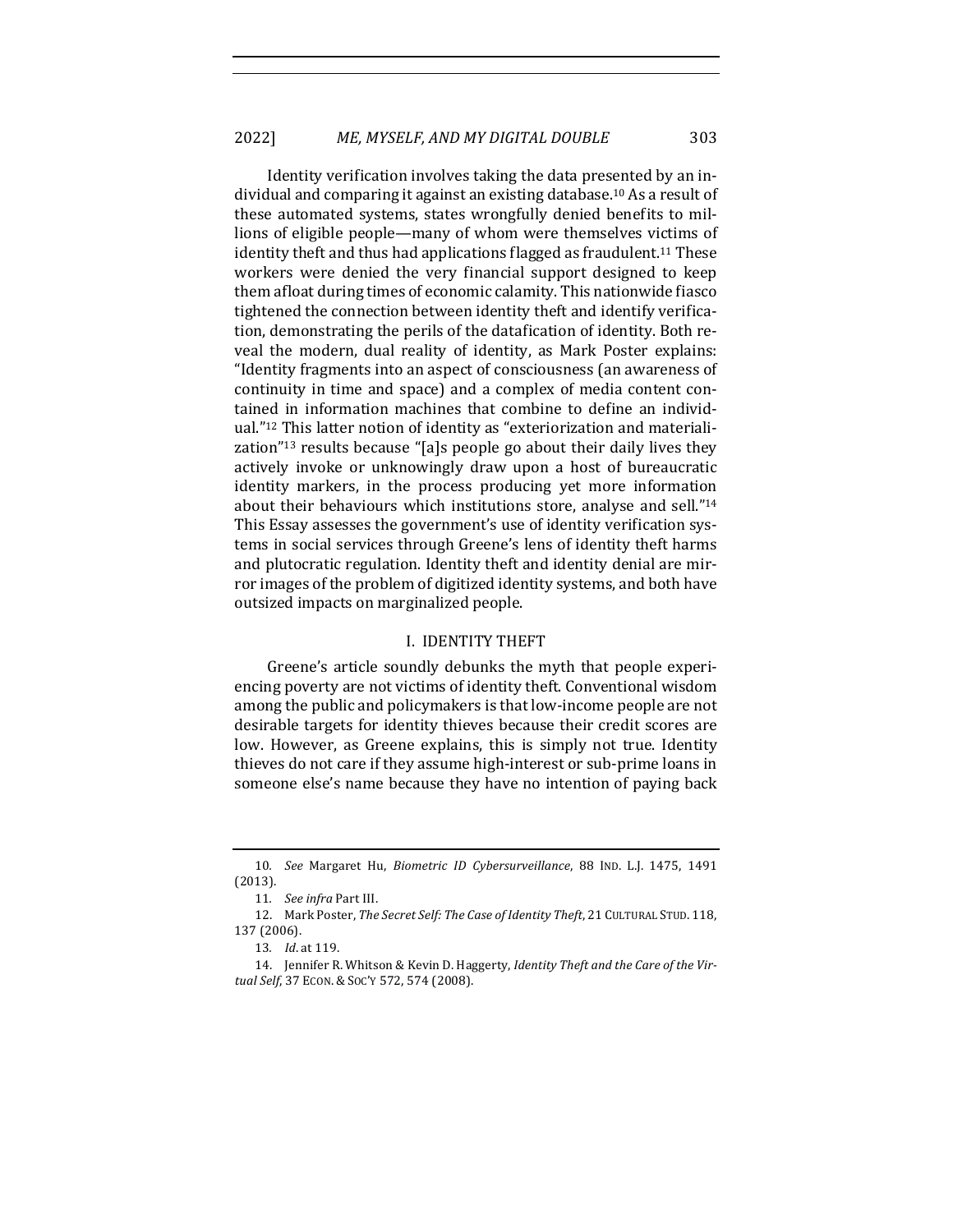lenders.<sup>15</sup> Moreover, an identity as a low-income individual is necessary to steal a variety of public benefits.<sup>16</sup> These criminals act with the further assurance that low-income people are less likely to report these crimes to law enforcement due to distrust or to pursue available civil remedies, which are costly and complex.<sup>17</sup>

In exposing the class dimensions of identity theft, Greene adds heaps of evidence to counter the "dead bodies" problem in privacy law.<sup>18</sup> For years, privacy scholars struggled to explain why privacy matters, given its ephemeral nature. In 2006, Ann Bartow criticized privacy theorists for failing to identify the "dead bodies" left bare by privacy violations, that is, to show how "privacy violations can negatively impact the lives of living, breathing human beings beyond simply provoking feelings of unease." $19$  Since this potent critique, there has been considerable research detailing the many ways in which marginalized people suffer concrete, privacy-related harms in the datafied society.<sup>20</sup> To be sure, every member of society is an unwitting subject of surveillance capitalism, in which personal data is collected, aggregated, and sold across multiple industries and governments.<sup>21</sup> Americans are increasingly aware of this data scraping and report discomfort with the targeting and tailoring of advertising and internet content.<sup>22</sup> As one woman told the Washington Post: "She doesn't like the way Facebook collects her personal data to target ads, or the kinds of videos YouTube offers to her child, and she suspects that her devices are always listening."<sup>23</sup> In a nationwide survey, a large

20. *See, e.g.*, Mary Madden, Michele Gilman, Karen Levy & Alice Marwick, *Privacy*, Poverty, and Big Data: A Matrix of Vulnerabilities for Poor Americans, 95 WASH. U. L. REV. 53 (2017). See generally VIRGINIA EUBANKS, AUTOMATING INEQUALITY: HOW HIGH-TECH TOOLS PROFILE, POLICE, AND PUNISH THE POOR (2018); CATHY O'NEIL, WEAPONS OF MATH DESTRUCTION: HOW BIG DATA INCREASES INEQUALITY AND THREATENS DEMOCRACY (2017); RUHA BENJAMIN, RACE AFTER TECHNOLOGY: ABOLITIONIST TOOLS FOR THE NEW JIM CODE (2019); CATHERINE D'IGNAZIO & LAUREN F. KLEIN, DATA FEMINISM (2020).

21. See SHOSHANA ZUBOFF, THE AGE OF SURVEILLANCE CAPITALISM: THE FIGHT FOR A HUMAN FUTURE AT THE NEW FRONTIER OF POWER 8-12 (2019).

22. Heather Kelley & Emily Guskin, *Americans Widely Distrust Facebook, TikTok* and Instagram With Their Data, Poll Finds, WASH. POST (Dec. 22, 2021), https://www .washingtonpost.com/technology/2021/12/22/tech-trust-survey [https://perma.cc/ 98DL-DTYW].

23*. Id.*

<sup>15.</sup> Greene, *supra* note 5, at 75.

<sup>16.</sup> *Id.* at 75-76.

<sup>17</sup>*. Id*. at 64.

<sup>18.</sup> Ann Bartow, A Feeling of Unease about Privacy Law, 155 U. PA. L. REV. PENNUM-BRA 52, 52 (2006).

<sup>19</sup>*. Id*.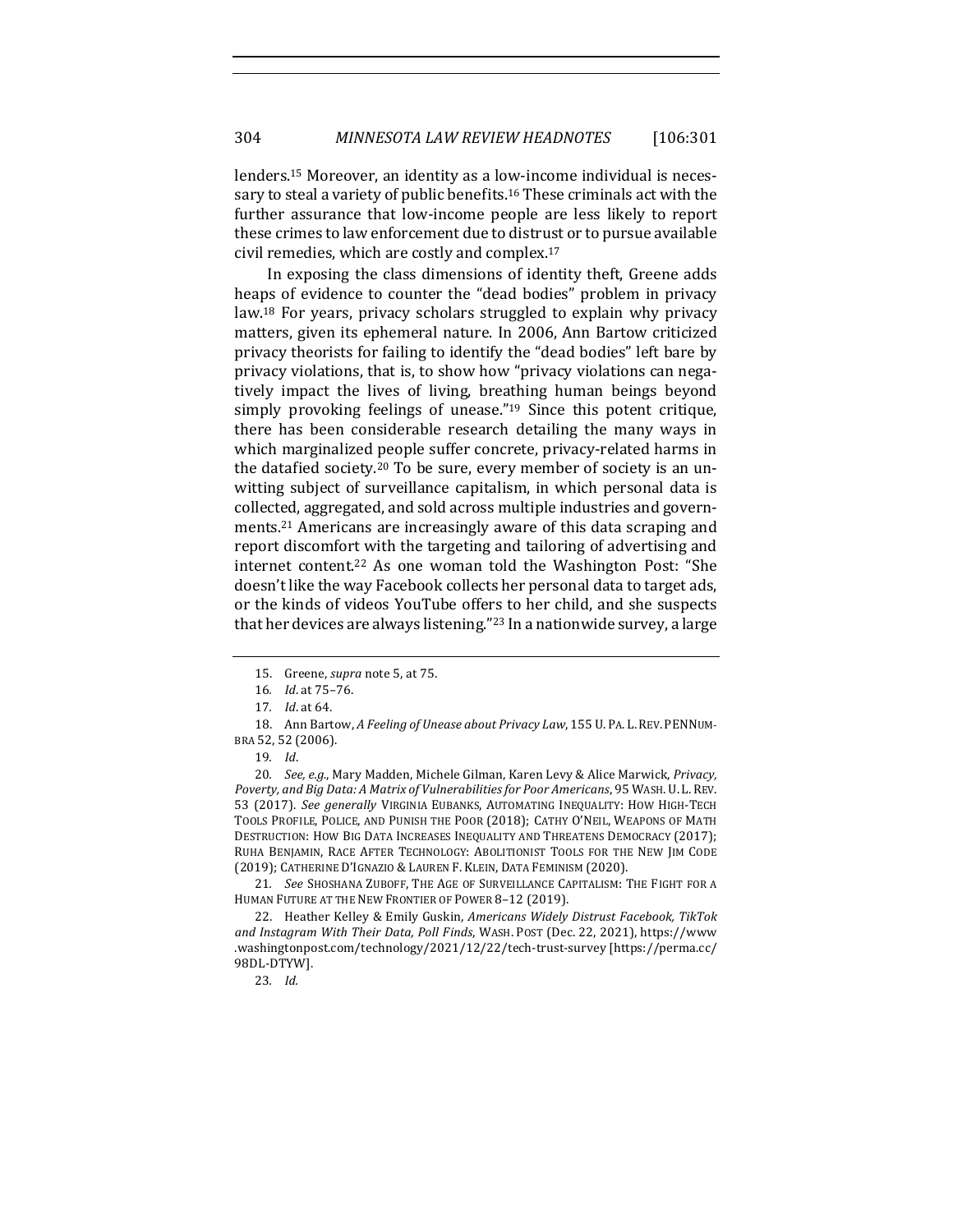majority of Americans reported finding these online targeted advertising practices "annoying" and "invasive."24

However, marginalized people suffer tangible harms above and beyond this sense of discomfort. Based on their digital profiles, lowincome people are targeted for predatory marketing and subprime financial products.<sup>25</sup> At the same time, algorithmic decision-making systems serve as gatekeepers that can exclude people from mainstream employment, housing, financial, health care, and educational opportunities.<sup>26</sup> Government agencies rely on algorithms to apportion social services, yet these algorithms lack transparency, leaving thousands of people adrift without state support and not knowing why.<sup>27</sup> Marginalized communities are also subject to disproportionately high levels of surveillance in their neighborhoods, workplaces, and schools.<sup>28</sup> To this litany of harms, we can now add Greene's careful accounting of the injuries of identity theft, which play out with far graver consequences for low-income people. As Greene explains, these victims suffer more than the inconvenience and aggravation of clearing up a credit report, which is the typical consequence for their wealthier counterparts. They can face "job loss, harassing debt collection, loss of health care or other benefits, and wage garnishment."<sup>29</sup> In turn, this can lead to an economic death spiral which creates a "hindrance to upward mobility and in fact a catalyst to drive people further into poverty."30

Greene's concept of plutocentric regulation provides a helpful frame for understanding why and how legal solutions to privacy problems are designed for middle-class interests, leaving the poor behind. As she explains, "it is common for the experiences of low-income and underrepresented groups to be disregarded and thus for regulations to focus on protecting prototypical higher income groups."<sup>31</sup> This frame holds true for privacy law in general. I have previously explored the ways that privacy law is shaped around the concerns of wealthier

<sup>24.</sup> *Id.* (finding that 82% of people stated the ads were annoying and 74% considered them invasive).

<sup>25.</sup> Michele E. Gilman, *Five Privacy Principles (from the GDPR)* the United States *Should Adopt to Advance Economic Justice*, 52 ARIZ. ST. L.J. 368, 371 (2019).

<sup>26</sup>*. Id*. 

<sup>27</sup>*. Id*.

<sup>28</sup>*. Id*. at 394. 

<sup>29.</sup> Greene, *supra* note 5, at 65.

<sup>30</sup>*. Id*.

<sup>31</sup>*. Id*. at 103.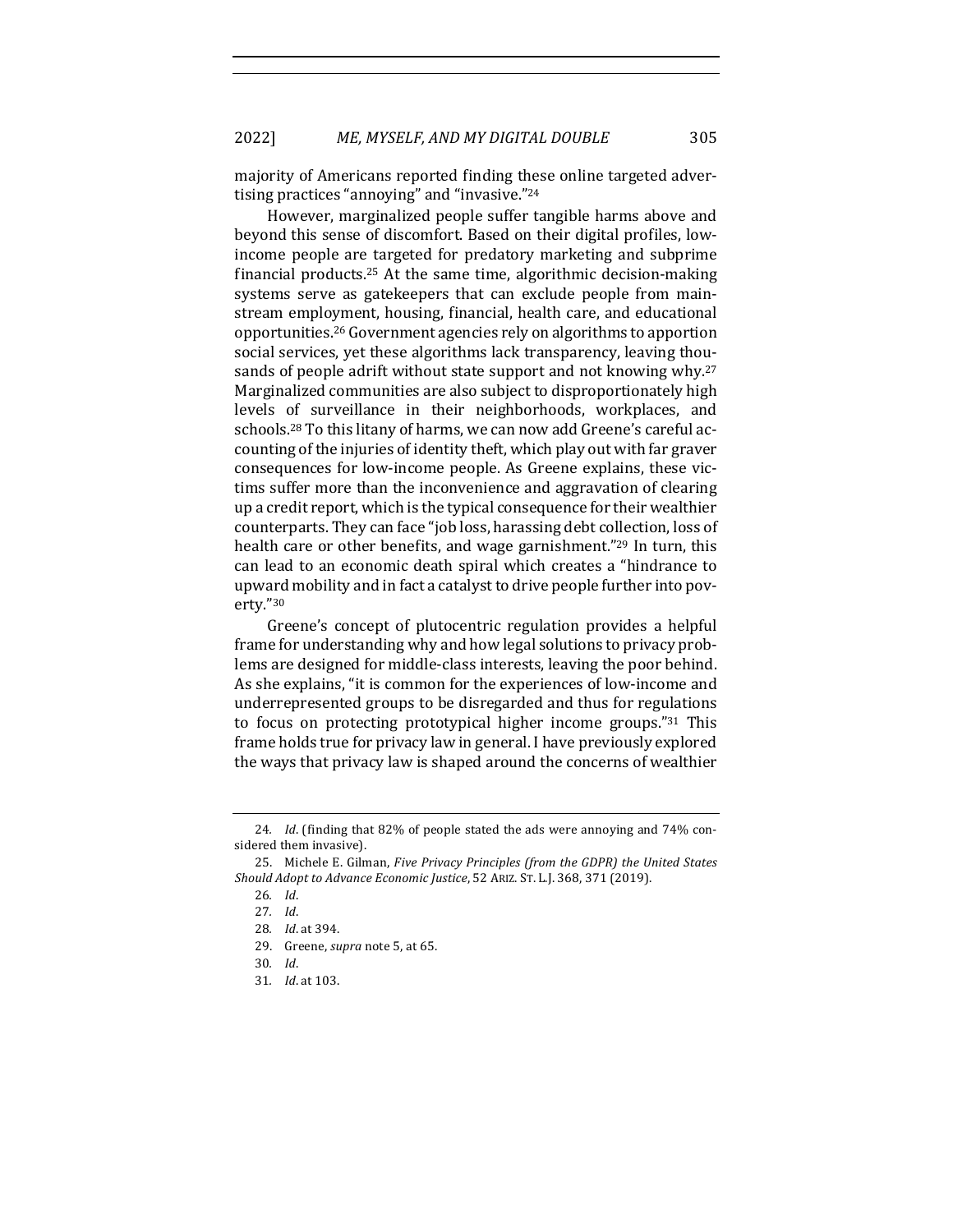Americans at the expense of people experiencing poverty.<sup>32</sup> The genesis of privacy law is "the right to be let alone," as conceived in 1890 by Samuel Warren and Louis Brandeis, who developed their concept of privacy as a buffer to protect society's elites from the glare of public scrutiny and media attention.<sup>33</sup> This conception and its manifestation into law does not account for the interrelated relationships between low-income people and the government, which demands access to the homes and bodies of the poor, as well as their personal life histories as a condition of providing economic support.<sup>34</sup> "The idea of being left alone creates a class differential that shelters those who can afford it. The result is that the poor are often subject to humiliating and stigmatizing data collection practices."<sup>35</sup>

As Greene explores, the class differential that leaves poor people behind in privacy law is likewise found in the legal regime for identity theft. Lawsuits for data breaches provide scant relief to low-income victims because they often do not know the source of their data breach, do not have access to lawyers, and, in any event, courts dismiss most of the lawsuits that are brought due to a lack of concrete harms.<sup>36</sup> Federal legislation designed to put fraud alerts on credit reports and to repair credit do not effectively reach low-income victims who are often not familiar with credit reporting agencies and generally lack knowledge of their legal rights.<sup>37</sup> Further, credit problems are only one of the type of harms impacting low-income victims of identity theft.<sup>38</sup> Another stumbling block to relief is that many companies (and some state laws) require a police report as a precondition to establishing one's status as an identity theft victim.<sup>39</sup> However, many lowincome victims, particularly those who are Black, are reluctant to report to police given the fraught relations and distrust between their communities and law enforcement due to over-policing and mass incarceration policies. $40$  And even when victims do report to police, they

34. Gilman, *supra* note 32, at 1427.

- 36. Greene, *supra* note 5, at 89-91.
- 37*. Id*. at 92–93.
- 38*. Id*. at 93.
- 39*. Id*. at 98–99.
- 40*. Id*. at 99–100, 112.

<sup>32.</sup> Michele Estrin Gilman, *The Class Differential in Privacy Law*, 77 BROOK. L. REV. 1389 (2012).

<sup>33.</sup> Samuel D. Warren & Louis D. Brandeis, *The Right to Privacy*, 4 HARV. L. REV. 193, 195 (1890).

<sup>35</sup>*. Id*.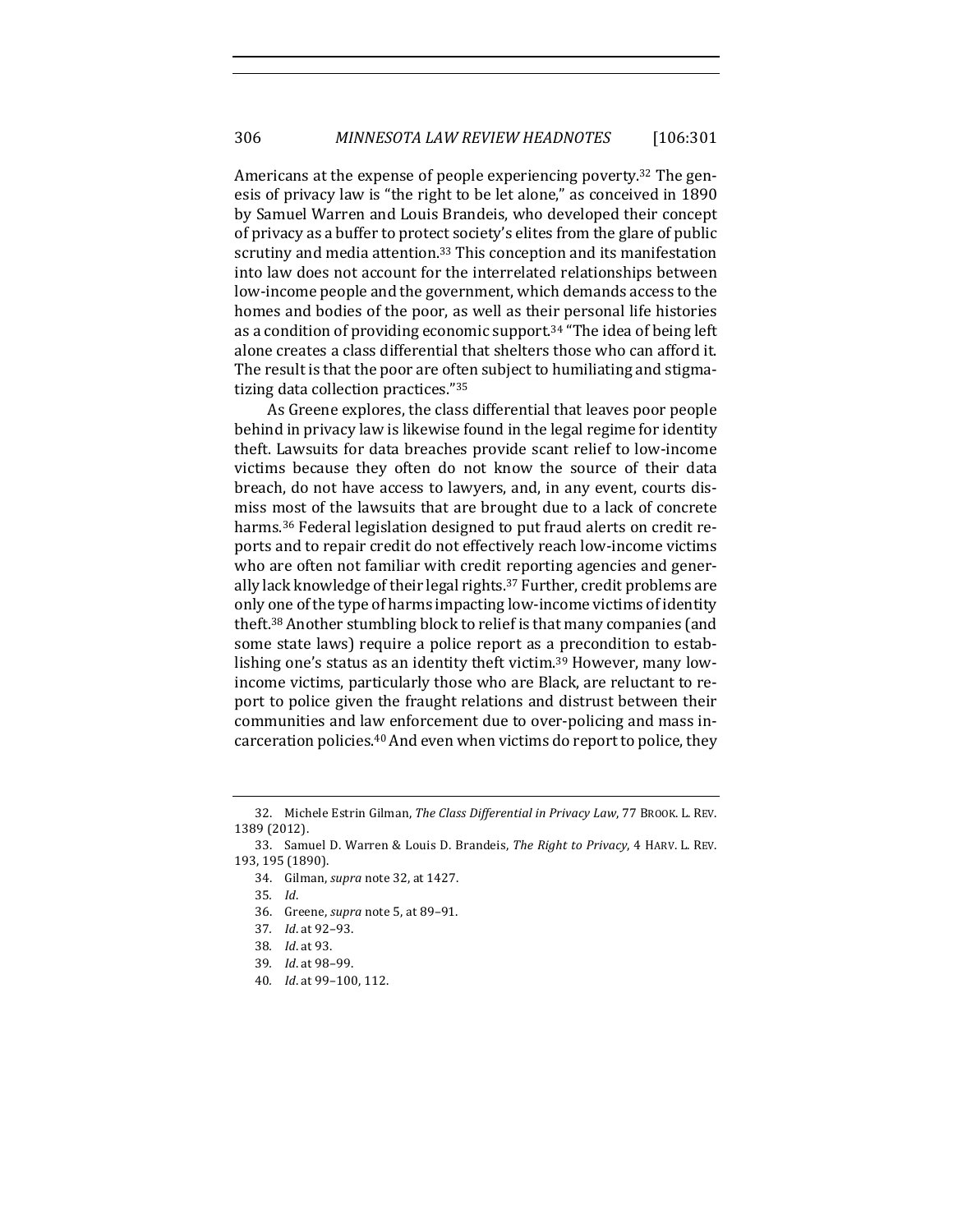are often turned away, as many local police departments do not consider identity theft a criminal matter within their jurisdiction.<sup>41</sup> At the end of the day, even with a lawyer, tools for combatting identity theft are limited, unduly complicated, and time-consuming. People with resources can ride out this process; poor people cannot.

#### II. PROOF OF IDENTITY

The harms and mismatched remedies for identity theft are mirrored in identity verification systems, and thus Greene's article can help us understand this widespread, but undertheorized threshold for participating in modern society. Proof of identity is what makes people legible to the state and other entities. In the United States, it is necessary to vote, to work, to obtain housing, to register in school, to travel, to obtain government assistance, to marry, to obtain medical records and certain medicines, to get a vaccine, and to access financial services.<sup>42</sup> Citizens simply "cannot properly exercise a variety of constitutionally protected activities—from marrying to bearing arms to traveling to voting—without possessing and producing identifying documents."43

In the modern era, a recognized identity is core to human rights. $44$ The 1948 International Declaration of Human Rights sets forth "the right to recognition everywhere as a person before the law"<sup>45</sup> as well as "the right to a nationality."<sup>46</sup> Given that there are over 1.1 billion people in the world today without official identification, $47$  in 2015 the United Nations set as one of its Sustainable Development Goals the requirement that states "provide legal identity to all including through birth registration, by 2030."<sup>48</sup> At their best, identification processes can enforce individual rights and expand access to state support.

<sup>41</sup>*. Id*. at 100.

<sup>42</sup>*. See* Gregory Zlotnick, *Picking the Lock: A Proposal for a Standard Fee Waiver in Texas for Identif ication Documents,* 22 THE SCHOLAR 345, 356–57 (2020); Waldo Jaquith, *Americans Need a Digital Identity System, Stat!*, 15 CMTY. DEV. INNOVATION REV. 53, 53 (2021), https://www.frbsf.org/community-development/files/jaquith-americans -need-a-digital-identity-system-stat.pdf [https://perma.cc/Y4ER-ZBG9].

<sup>43.</sup> Zlotnick, *supra* note 42, at 357-58.

<sup>44.</sup> ALAN GELB & ANNA DIOFASI METZ, IDENTIFICATION REVOLUTION: CAN DIGITAL ID BE HARNESSED FOR DEVELOPMENT? 2 (2018).

<sup>45.</sup> G.A. Res. 217 (III) A, Universal Declaration of Human Rights art. 6 (Dec. 10, 1948).

<sup>46</sup>*. Id*. art. 15.

<sup>47.</sup> GELB & METZ, *supra* note 44, at 6.

<sup>48.</sup> G.A. Res. 70/1, Transforming Our World: The 2030 Agenda for Sustainable Development, para. 16.9 (2015).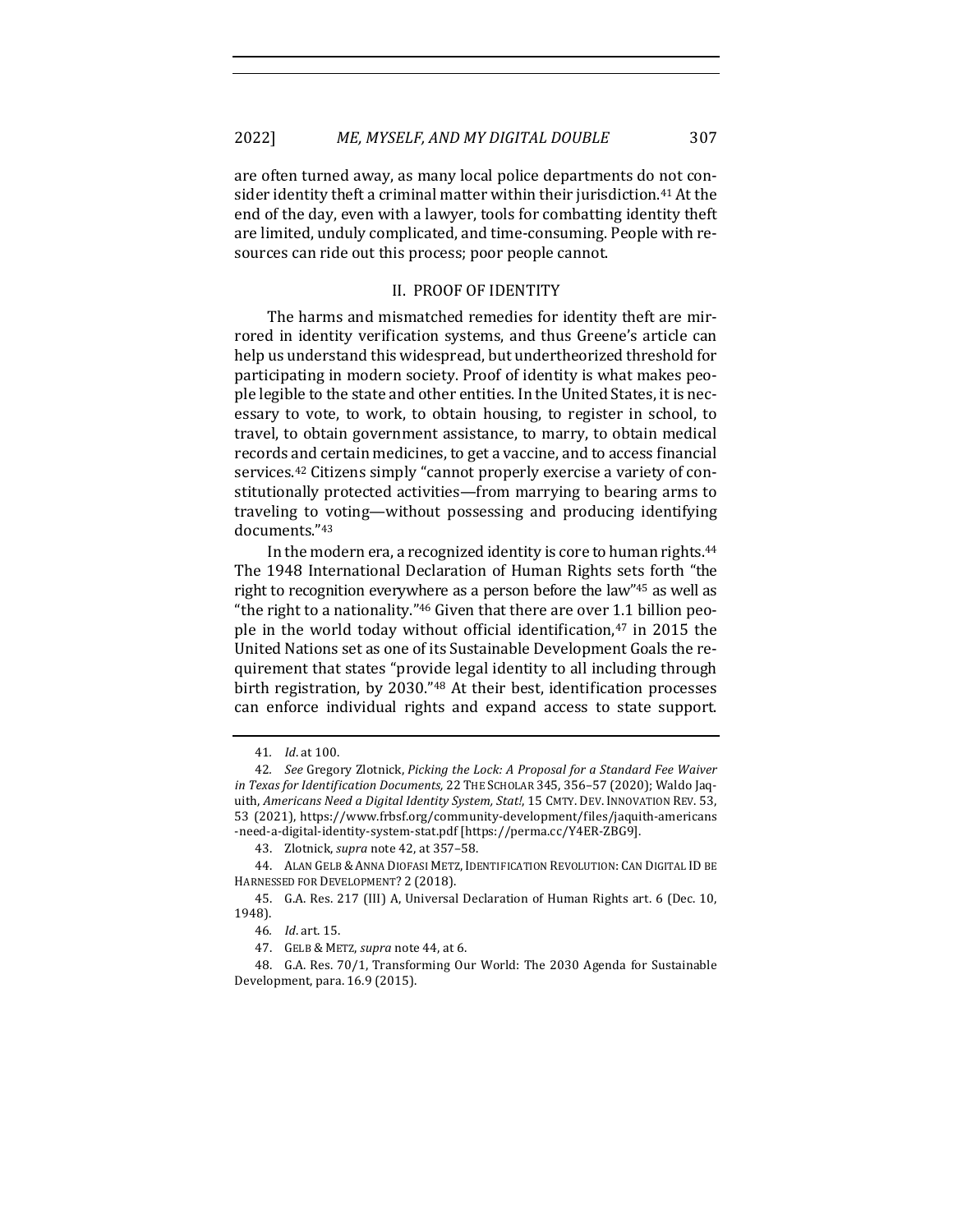"They also can help build state capacity to deliver public services and social protection programs more effectively, to manage public spending, and to make public institutions more accountable."49 Yet at their worst, they can "exclude poor and vulnerable groups and support institutionalized discrimination; ID systems can also facilitate state and commercial surveillance."50

In the United States, we do not have a national identity card, and there is no single document or standard for establishing identity.<sup>51</sup> Rather, identity is typically established through state-issued driver's licenses or federally generated documents, such as military IDs, passports, and green cards.<sup>52</sup> However, many poor people do not possess these forms of documentation. Indeed, most identity verification regimes are created with plutocentric assumptions about the ease of proving identity.

This issue has gotten the most attention with regard to voter identification. In states with strict photo ID requirements, voting rates among minorities are lower than in other states, making voter ID a core issue of civil rights.<sup>53</sup> Eleven percent of voters lack photo identification; this gap is higher for minorities and the elderly.<sup>54</sup> For African Americans, the rate is twenty-five percent; for Hispanics it is sixteen percent; for Native Americans it is nineteen percent;<sup>55</sup> and for people over sixty-five it is eighteen percent.<sup>56</sup> Members of these groups face numerous barriers to obtaining photo ID, such as lacking

53. Zoltan Hajnal, Nazita Lajevardi & Lindsay Nielson, *Voter Identif ication Laws and the Suppression of Minority Votes*, 79 J. POL. 363, 368 (2017). The issue has been litigated all the way to the Supreme Court. *See* Crawford v. Marion Cnty. Election Bd., 553 U.S. 181, 185-204 (2008) (upholding Indiana's restrictive state voter identification law against an Equal Protection challenge under the Fourteenth Amendment). Additionally, it has been addressed by lower federal courts. See Veasey v. Abbott, 830 F.3d 216, 243-65 (5th Cir. 2016) (striking down Texas's voter identification law as racially discriminatory under Section 2 of the Voting Rights Act).

54. Keesha Gaskins & Sundeep Iyer, *The Challenge of Obtaining Voter Identifica*tion, BRENNAN CTR. FOR JUST. 1 (2012), https://www.brennancenter.org/our-work/ research-reports/challenge-obtaining-voter-identification [https://perma.cc/9F6A -LJJM]. 

55. Theodore R. Johnson & Max Feldman, *The New Voter Suppression*, BRENNAN CTR. FOR JUST. (Jan. 16, 2020), https://www.brennancenter.org/our-work/research -reports/new-voter-suppression [https://perma.cc/TR8M-KU44].

56. Gaskins & Iyer, *supra* note 54, at 2.

<sup>49.</sup> GELB & METZ, *supra* note 44, at 4.

<sup>50</sup>*. Id*.

<sup>51</sup>*. Id*. at 24–25. 

<sup>52.</sup> Jaquith, *supra* note 42.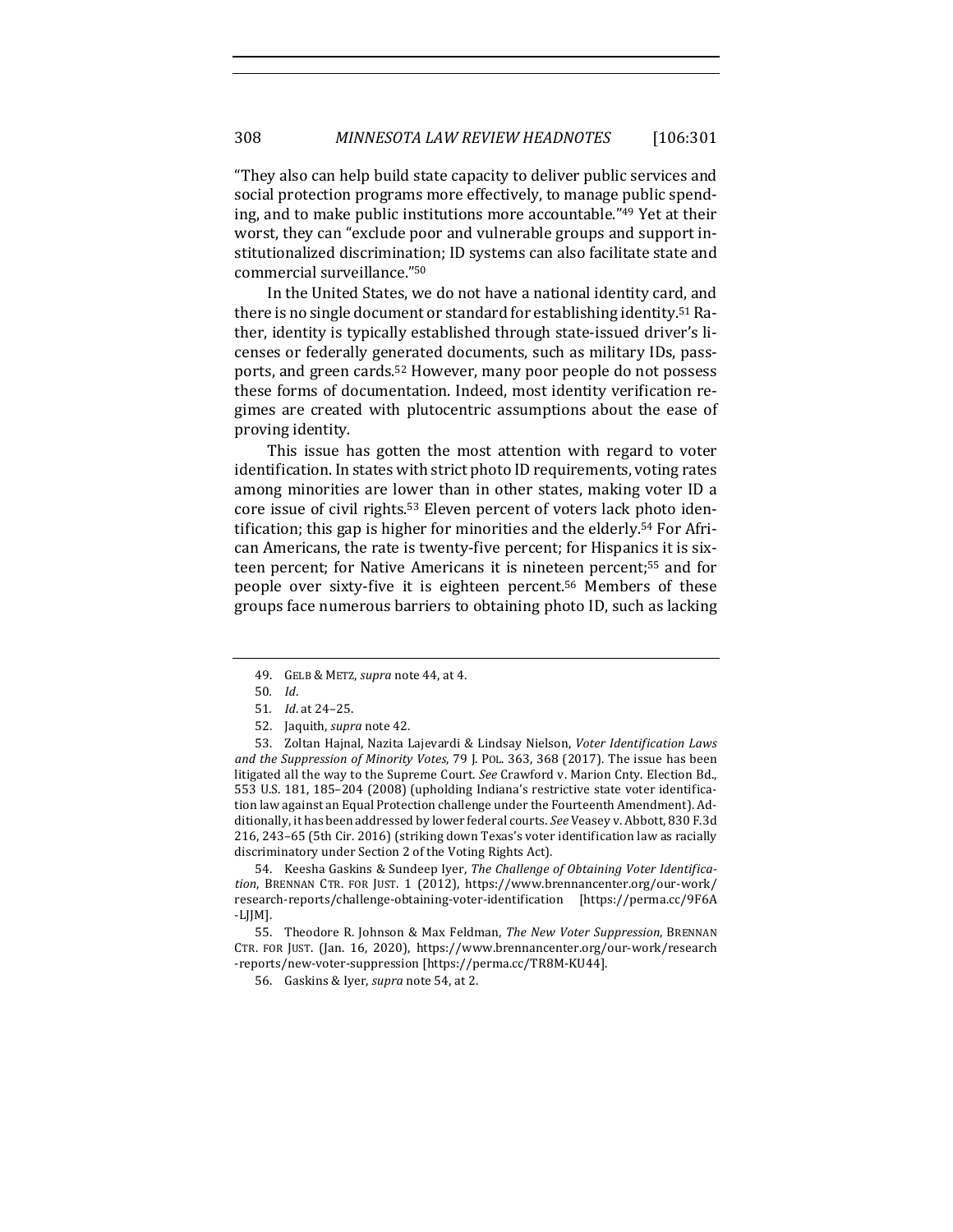a vehicle to drive to an ID-issuing office and limited public transportation, particularly in rural areas. They can also confront variable and limited business hours for ID-issuing offices that can conflict with work or child care obligations.<sup>57</sup> For instance, when Alabama sought to close a budget shortfall, the state closed thirty-one driver's license offices, exclusively in poor areas.<sup>58</sup> In addition, while states with restrictive voter ID laws waive the cost of a photo ID for poor and/or elderly citizens, people still must pay for the underlying proof of identification, such as a birth certificate (costs range between fifteen and thirty dollars) or a marriage license for women who changed their surnames (costs range between four and forty dollars).<sup>59</sup> And, in a catch twenty-two, to obtain a copy of a birth certificate, some jurisdictions require photo identification.<sup>60</sup>

People experiencing homelessness or evictions are at high risk of losing existing documentation due to housing instability.<sup>61</sup> Moreover, there are many people who were never issued birth certificates in the first place (typically because they were born at home, and their births were not recorded) $62$  or whose birth certificates contain errors on key identifiers.<sup>63</sup> In these circumstances, states require a bevy of alternate official records to establish identity, such as school attendance records or documentation about a spouse—each with its own costs and administrative burdens.<sup>64</sup> For poor people, the process of obtaining

61. Patrick Marion Bradley, *The Invisibles: The Cruel Catch-22 of Being Poor with No ID*, WASH. POST (June 15, 2017), https://www.washingtonpost.com/lifestyle/ magazine/what-happens-to-people-who-cant-prove-who-they-are/2017/06/14/ fc0aaca2-4215-11e7-adba-394ee67a7582\_story.html [https://perma.cc/EB7T -KMJZ].

62. Leighton Ku & Matt Broaddus, *New Requirement for Birth Certificates of Pass*ports Could Threaten Medicaid Coverage for Vulnerable Beneficiaries: A State-by State *Analysi*s, CTR. ON BUDGET & POL'Y PRIORITIES 3 (Feb. 17, 2006), https://www.cbpp .org/sites/default/f iles/archive/1-5-06health.pdf [https://perma.cc/W9E9-3N66]. 

"A particular problem exists for a large number of elderly African Americans because they were born in a time when racial discrimination in hospital admissions, especially in the South, as well as poverty, kept their mothers from giving birth at a hospital. One study estimated that about one in five African Americans born in the 1939-40 period lack a birth certificate because of these problems."

<sup>57</sup>*. Id*. 

<sup>58.</sup> Atiba R. Ellis, *Economic Precarity, Race, and Voting Structures*, 104 KY. L.J. 607, 626–27 (2016).

<sup>59.</sup> Gaskins & Iyer, *supra* note 54, at 14.

<sup>60.</sup> Zlotnick, *supra* note 42, at 347.

*Id*. 

<sup>63.</sup> Gaskins & Iyer, *supra* note 54, at 14.

<sup>64</sup>*. Id*.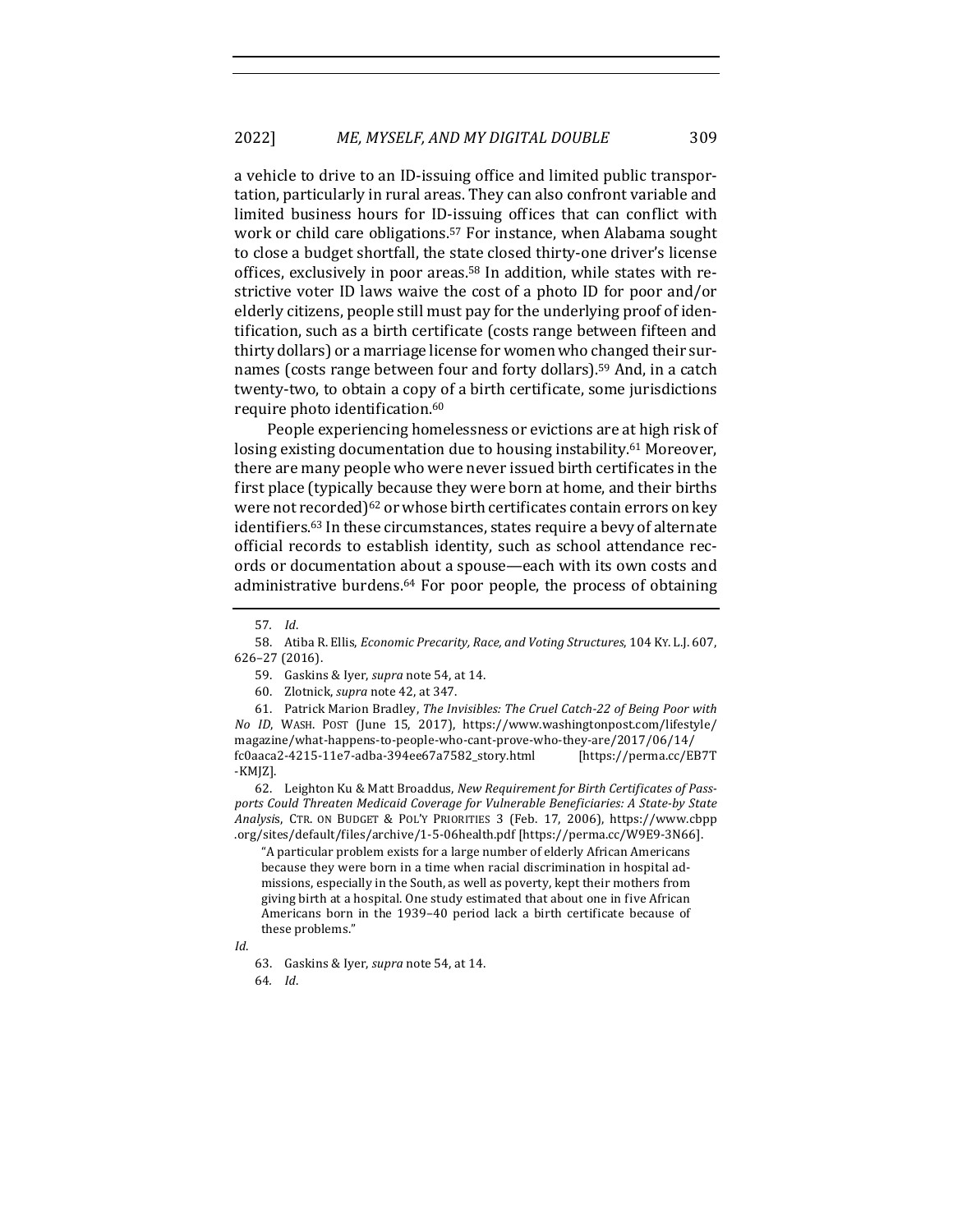identification can take months—a timeline extending far beyond emergency needs—and involve a process that requires time and money to travel to numerous government offices, oftentimes with no success.<sup>65</sup> Not surprisingly, legal services lawyers are deluged with requests from clients needing help establishing their official identity.<sup>66</sup> As the director of the National Law Center on Homelessness and Poverty stated, "Without an ID, basically you don't exist."<sup>67</sup> Or, as political scientist James C. Scott reflects, "The categories used by state agents are not merely means to make their environment legible; they are an authoritative tune to which most of the population must dance."68

#### III. IDENTITY VERIFICATION

The reality of bureaucratic non-existence came to the fore during the pandemic, particularly for the working poor. As described earlier, the pandemic put intense demand on state unemployment insurance programs, whose automated systems collapsed due to high demand and inadequate staffing.<sup>69</sup> UI benefits are funded by employer-paid taxes and administered by the states, subject to federal oversight. $70$ Although state policies vary, UI generally provides for up to twentysix weeks of benefits, replacing about half of a worker's previous, regular wages.<sup>71</sup> Pandemic era relief statutes expanded UI eligibility to self-employed people and part-time workers, boosted the amount of benefits, and extended the timeline for relief.<sup>72</sup> However, from the start of the pandemic, many automated UI systems across the country were unable to deliver on the promised relief.<sup>73</sup> For months, the news

<sup>65.</sup> Bradley, *supra* note 61.

<sup>66</sup>*. Id.*

<sup>67</sup>*. Id.*

<sup>68.</sup> JAMES C. SCOTT, SEEING LIKE A STATE: HOW CERTAIN SCHEMES TO IMPROVE THE HU-MAN CONDITION HAVE FAILED 57 (1998).

<sup>69</sup>*. See supra* text accompanying notes 6–9. 

<sup>70</sup>*. See* Manuel Alcalá Kovalski & Louise Sheiner, *How Does Unemployment Insur*ance Work? And How Is It Changing During the Coronavirus Pandemic?, BROOKINGS (Nov. 3, 2021), https://www.brookings.edu/blog/up-front/2020/07/20/how-does-unemployment-insurance-work-and-how-is-it-changing-during-the-coronavirus -pandemic [https://perma.cc/3GZR-9PQW].

<sup>71</sup>*. Id.* 

<sup>72</sup>*. Id.*

<sup>73</sup>*. Id*.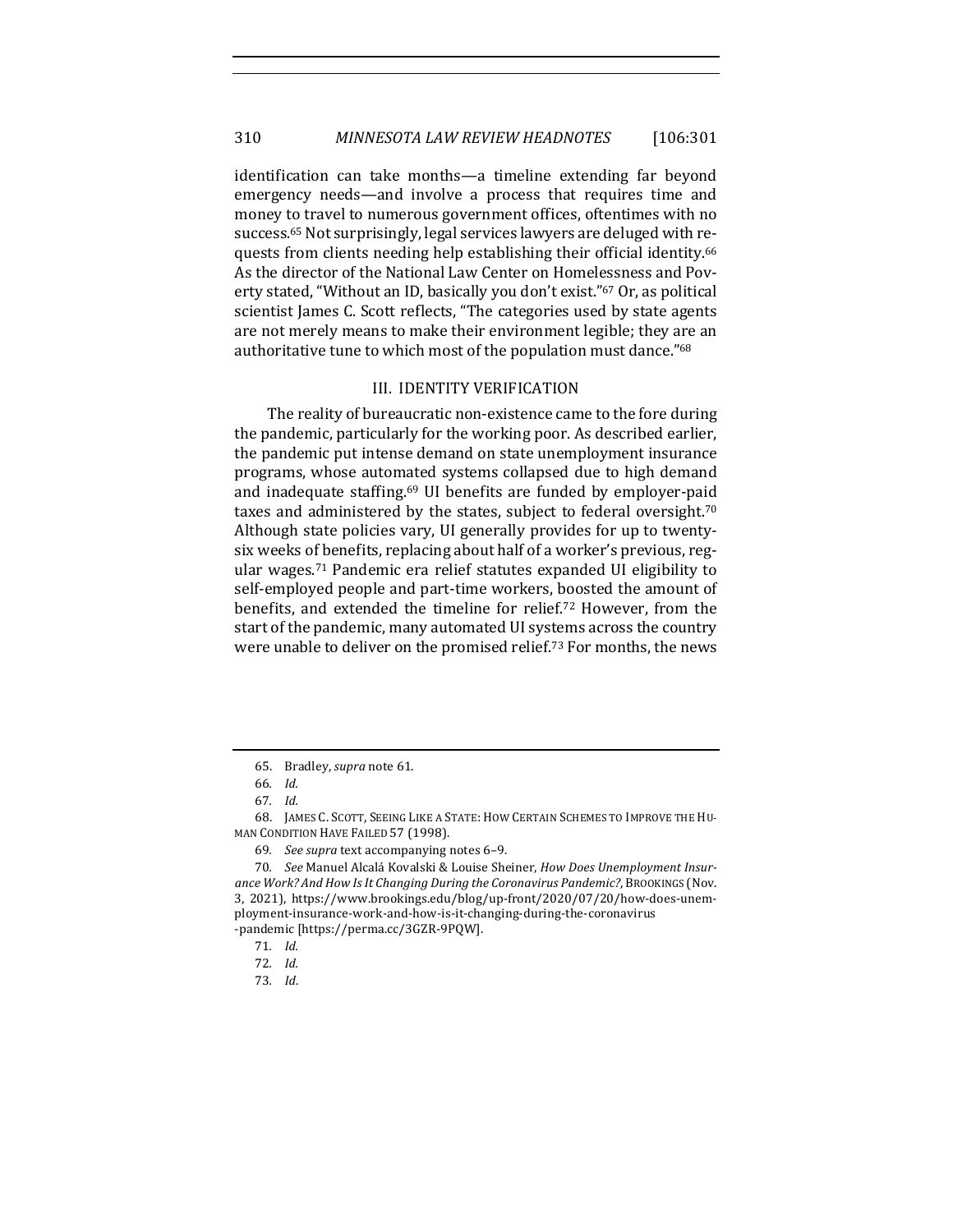media was awash with horror stories from applicants struggling to obtain their UI benefits online.<sup>74</sup> The unemployed described UI application websites that froze, crashed, flashed error messages, and went offline at random hours.<sup>75</sup> Thousands of people were locked out of their accounts due to password reset issues and alleged fraud; these frustrated applicants overwhelmed call centers with requests for assistance.<sup>76</sup> One study found that over a third of UI applicants were unable to file a claim and that two out of ten found the systems too complicated to even try.<sup>77</sup>

Criminal syndicates swooped in to take advantage of the new funding streams and the disarray in disbursing funds, stealing at least \$36 billion in false claims.<sup>78</sup> Identity theft, which had not seriously plagued UI programs before, became an urgent problem, and identity verification became the solution. In December 2020, Congress enacted an identity verification requirement for the Pandemic Unemployment Assistance Program (PUA), which covers workers not typically qualified for traditional UI, such as self-employed persons and independent contractors.<sup>79</sup> Many states then expanded such requirements to all UI claims, even those outside PUA. In the wake of the new requirements, many identity theft victims were themselves applying for UI and found themselves locked out of the systems and denied the

<sup>74.</sup> *See* Michele Gilman & Mary Madden, *Digital Barriers to Economic Justice in the Wake of COVID-19*, DATA & Soc'y 11 (2021), https://datasociety.net/wp-content/ uploads/2021/04/Digital-Barriers-to-Economic-Justice-in-the-Wake-of-COVID -19.pdf [https://perma.cc/HY3T-72P6].

<sup>75.</sup> *Id.*; Amy Traub, 7 Things We Learned about Unemployment Insurance During *the Pandemic*, NAT'L EMP. L. PROJECT 7–8 (2021), https://s27147.pcdn.co/wp -content/uploads/Seven-Things-We-Learned-from-Pandemic-UI.pdf [https://perma .cc/ELL4-BKZ9].

<sup>76.</sup> Gilman & Madden, *supra* note 74, at 11.

<sup>77.</sup> Ben Zipperer & Elise Gould, *Unemployment Filing Failures: New Survey* Confirms That Millions of Jobless Were Unable to File an Unemployment Insurance Claim, ECON. POL'Y INST. (Apr. 28, 2020), https://www.epi.org/blog/unemployment-filing -failures-new-survey-confirms-that-millions-of-jobless-were-unable-to-file-an -unemployment-insurance-claim [https://perma.cc/2WW8-W3DM].

<sup>78.</sup> See Podkul, *supra* note 6; Andrew Ackerman & Amara Omeokwe, Covid-19 Re*lief Fraud Potentially Totals* \$100 Billion, Secret Service Says, WALL ST. J. (Dec. 22, 2021), https://www.wsj.com/articles/thefts-of-covid-19-relief-funds-total-at-least-100 -billion-secret-service-says-11640202072 [https://perma.cc/QF9U-2SM6].

<sup>79. 15</sup> U.S.C. § 9021(f) (2021).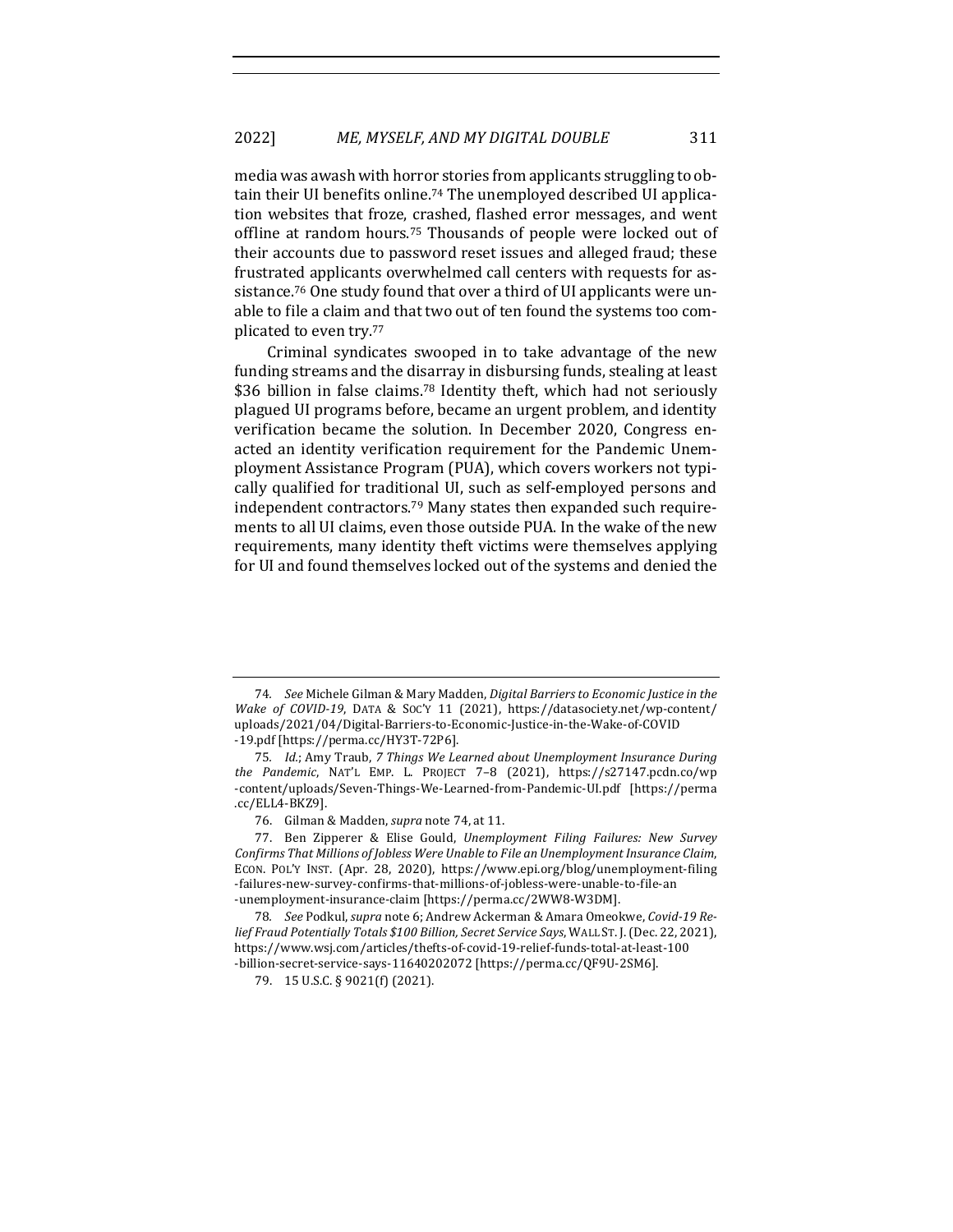relief for which they were eligible.<sup>80</sup> They were "victimized twice."<sup>81</sup> The resulting harms of identity denial tracked those associated with identity theft victims. Without economic support, eligible claimants suffered evictions, repossessed cars, unpaid bills, disconnected utilities, lack of food, and mental health issues.<sup>82</sup> In short, identity verification has not been working as promised, and millions of Americans remain unable to establish that they are, in fact, themselves. Identity verification may look like a routinized and mundane function; however, "it is through the daily routines of proceduralism and precedent setting that social inequalities, such as those of class and gender, are produced and maintained."83 Indeed, society's most marginalized populations have been disproportionately harmed by identity verification in UI, including people of color, transgender persons, noncitizens (who are eligible for benefits), and people who are limited English proficient.<sup>84</sup> Three primary barriers to identity verification emerged during the pandemic: a lack of design justice, denials of due process, and privatization.

#### A. DESIGN INJUSTICE

First, the automated identity verification systems were not built with the needs and experiences of low-income people in mind. To begin with, the UI platforms were designed with the assumption that

<sup>80.</sup> See, e.g., David Wagner, Unemployment Benefits Frozen Due to Being a Fraud *Victim? Here's What to Do*, LAIST (Oct. 22, 2020), https://laist.com/news/ unemployment-edd-california-pua-fraud-identity-benefits-frozen-restart [https:// perma.cc/44NU-SMRV].

<sup>81.</sup> Memorandum on Identity Verification in UI Systems-Recommendations, National Employment Law Project 1 (Oct. 9, 2021) (on file with author) [hereinafter NELP Memo].

<sup>82.</sup> *See, e.g.*, Stettner & Pancotti, *supra* note 6 ("[D]elays have not only frustrated claimants, but also they have put the unemployed at risk of hunger and homelessness while they wait."); Svaldi, *supra* note 2 (discussing how one claimant's "financial situation [was] deteriorating by the day" and he "can't afford to fill his truck with gas to go job hunting"); Diane Wilson & Isabella Seman, Some Unemployed North Carolinians *Continue to Go Without Benefits as They Struggle with New Identity Verification Tool ID.me*, ABC NEWS (Apr. 8, 2021), https://abc11.com/idme-unemployment-id-me -my/10498998 [https://perma.cc/ZLW6-BHMF] (describing one individual's concern that "bills are piling up").

<sup>83.</sup> Aradhana Sharma & Akhil Gupta, *Introduction*, *in* THE ANTHROPOLOGY OF THE STATE: A READER 13 (Aradhana Sharma & Akhil Gupta eds. 2006); see also GEOFFREY C. BOWKER & SUSAN LEIGH STAR, SORTING THINGS OUT: CLASSIFICATION AND ITS CONSEQUENCES 19 (1999) ("Politically and socially charged agendas are often first presented as purely technical and they are difficult even to see.").

<sup>84.</sup> NELP Memo, *supra* note 81, at 1.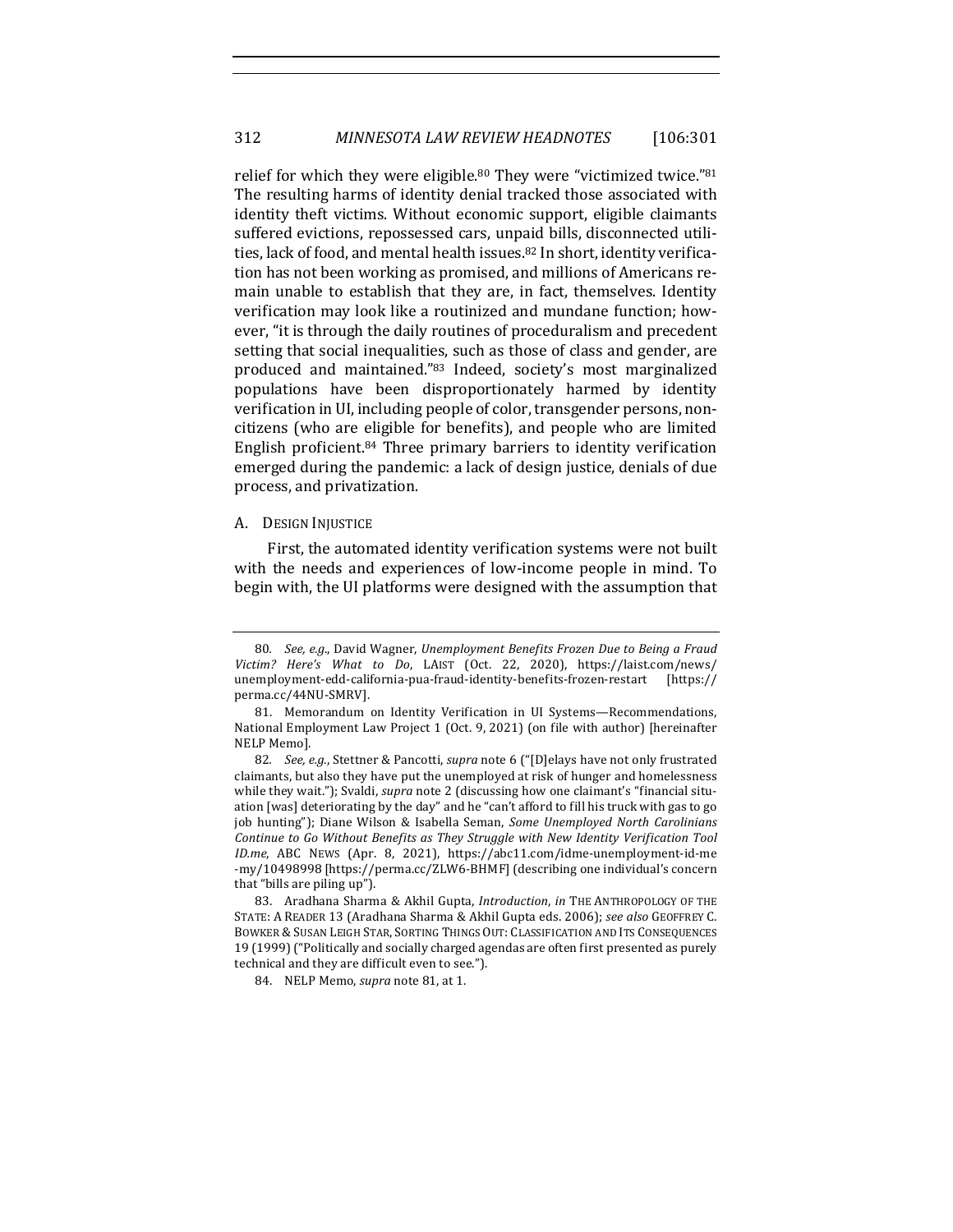applicants have a desktop or laptop, they speak English, they are literate, and they have a high degree of digital literacy. These assumptions are not true for many populations who became unemployed during the pandemic, particularly those that were low-income, elderly, disabled, and non-English speaking.<sup>85</sup> The digital divide posed a problem. Many low-income people access the internet via smartphones, and yet the UI platforms often lack full accessibility to all their features via smartphones.<sup>86</sup> Moreover, certain smartphones used primarily by low-income people were not compatible with the platforms at all, such as prepaid phones or phones manufactured by non-major vendors.<sup>87</sup> Some people lacked access to a smartphone of any sort. Due to a persistent digital divide, twenty percent of American adults do not have a smartphone, and twenty-five percent do not have home broadband<sup>88</sup>—and low-income Americans and racial minorities are disproportionately disconnected.<sup>89</sup> For claimants who tried to borrow computers from friends, relatives, or to use public computers, they often

87. See ID.me Presents Barriers for Low Income People Seeking Unemployment In*surance and Other Government Benef its*, CMTY. LEGAL SERVS. OF PHILA. 3 (Nov. 2021) [hereinafter *ID.me Barriers*] https://clsphila.org/wp-content/uploads/2021/11/ IDme-issue-brief-final-11-2-2021.pdf [https://perma.cc/FN22-446R].

<sup>85.</sup> *See* Ryan Burke, Mikey Dickerson, Lauren Lockwood, Tara McGuiness, Marina Nitze, Ayushi Roy, & Emily Wright-Moore, *A Playbook for Improving Unemployment Insurance Delivery*, NEW AM. ch. 6 (June 22, 2021), https://www .improveunemployment.com/experience [https://perma.cc/UZ8Y-YHW3]; Rebecca Dixon, *From Disrepair to Transformation: How to Revive Unemployment Insurance Information Technology & Infrastructure*, NAT'L EMP. L. PROJECT 3, 8 (July 15, 2020), https://s27147.pcdn.co/wp-content/uploads/Testimony-Disrepair-Transformation -Revive-Unemployment-Information-Technology-Infrastructure.pdf [https://perma .cc/M2EZ-GPHC].

<sup>86.</sup> Julia Simon-Mishel, Maurice Emsellem, Michele Evermore, Ellen Leclere, Andrew Stettner, & Martha Coven, *Centering Workers: How to Modernize Unemployment Insurance Technology*, THE CENTURY FOUND. 7 (Sept. 17, 2020), https://s27147 .pcdn.co/wp-content/uploads/UI-mod-report\_F INAL.pdf [https://perma.cc/WFS3 -LB3K] ("Twenty-five percent of Latinx and 23 percent of Black adults, compared to just 12 percent of white adults, are entirely smartphone dependent and do not use broadband at home.").

<sup>88.</sup> Andrew Perrin, Mobile Technology and Home Broadband 2021, PEW RSCH. CTR. (June 3, 2021), https://www.pewresearch.org/internet/2021/06/03/mobile -technology-and-home-broadband-2021 [https://perma.cc/C66J-KJBX].

<sup>89.</sup> Emily A. Vogels, *Digital Divide Persists Even as Americans with Lower Incomes Make Gains in Tech Adoption*, PEW RSCH. CTR. (June 22, 2021), https://www .pewresearch.org/fact-tank/2021/06/22/digital-divide-persists-even-as-americans -with-lower-incomes-make-gains-in-tech-adoption [https://perma.cc/RPF5-EDMF]; Sara Atske & Andrew Perrin, *Home Broadband Adoption, Computer Ownership Vary by Race, Ethnicity in the U.S.*, PEW RSCH. CTR. (July 16, 2021), https://www .pewresearch.org/fact-tank/2021/07/16/home-broadband-adoption-computer -ownership-vary-by-race-ethnicity-in-the-u-s [https://perma.cc/9R7J-925E].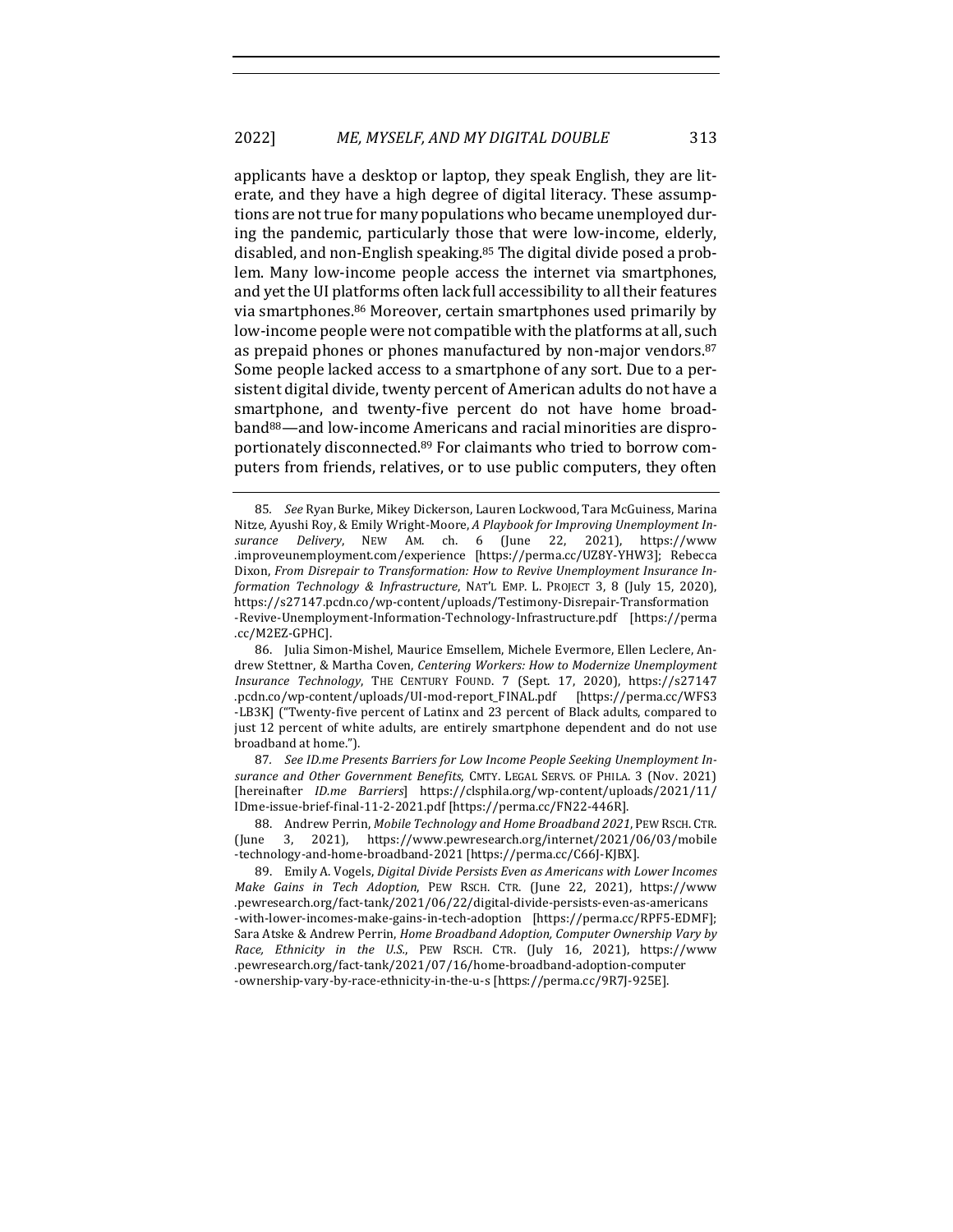found it impossible to satisfy the multi-factor authentication that would allow them to download the agency's application to another person's device.<sup>90</sup> Further, jumping on someone's else's device inherently involves giving up one's privacy in personal data.

Even with access to a computer and broadband, some claimants, particularly senior citizens and non-English speaking people, lacked the digital literacy to comply with complex and technical uploading instructions.<sup>91</sup> Instructions were often overly technical. For instance, users in Philadelphia were told: "When you have set up MFA in your ID.me account, you begin the sign-in process with your email address and password, then you will also enter additional credentials—often, a verification code, which has been sent to a trusted device, sometimes via a trusted phone number."<sup>92</sup> This terminology is not accessible to people with low digital literacy or non-English speakers.<sup>93</sup>

In Maryland, instructions were downright conflicting. The onscreen identity verification instructions told claimants on the one hand to crop images (a skill many claimants lack), and on the other hand that all four sides of a document must be submitted.<sup>94</sup> Across the country, disabled applicants struggled to navigate web-based systems whose design and instructions failed to accommodate physical or visual impairments.<sup>95</sup> In short, from state to state, claimants could not establish their identities. As a result of these design injustices, thou-

<sup>90.</sup> *ID.me Barriers, supra* note 87, at 1-2.

<sup>91.</sup> *Id.* at 1; Simon-Mishel et al., *supra* note 86, at 2 (arguing that states made a mistake in "failing to involve their customers—workers and employers—at critical junctures" and "this led to systems touted as convenient and accessible, but which claimants often found challenging and unintuitive").

<sup>92.</sup> *ID.me Barriers, supra* note 87, at 5.

<sup>93.</sup> Twenty-four percent of American adults score at the lowest level of documentary literacy, "meaning that they could not read a package well enough to determine the correct dosage of medicine to give a child." Whitson & Haggerty, *supra* note 14, at 589.

<sup>94.</sup> Maryland's BEACON Unemployment Insurance Application Webpage, MD. DEP'T OF LAB., https://beacon.labor.md.gov [https://perma.cc/HVJ6-UK49].

<sup>95.</sup> *See* Katelyn Cioffi & Victoria Adelmant, The IRS's Abandoned Facial Recogni*tion Is Just the Tip of a Harmful Biometric Iceberg*, SLATE (Feb. 14, 2022), https://slate.com/technology/2022/02/irs-facial-recognition-biometrics-harm.html [https://perma.cc/GP5D-D646]; Michael McLaughlin & Daniel Castro, Most State Em*ployment Websites Fail Mobile and Accessiblity Tests*, INFO. TECH. & INNOVATION FOUND., (Apr. 15, 2020), https://itif.org/publications/2020/04/15/most-state -unemployment-websites-fail-mobile-and-accessibility-tests [https://perma.cc/ M7KG-CPW7].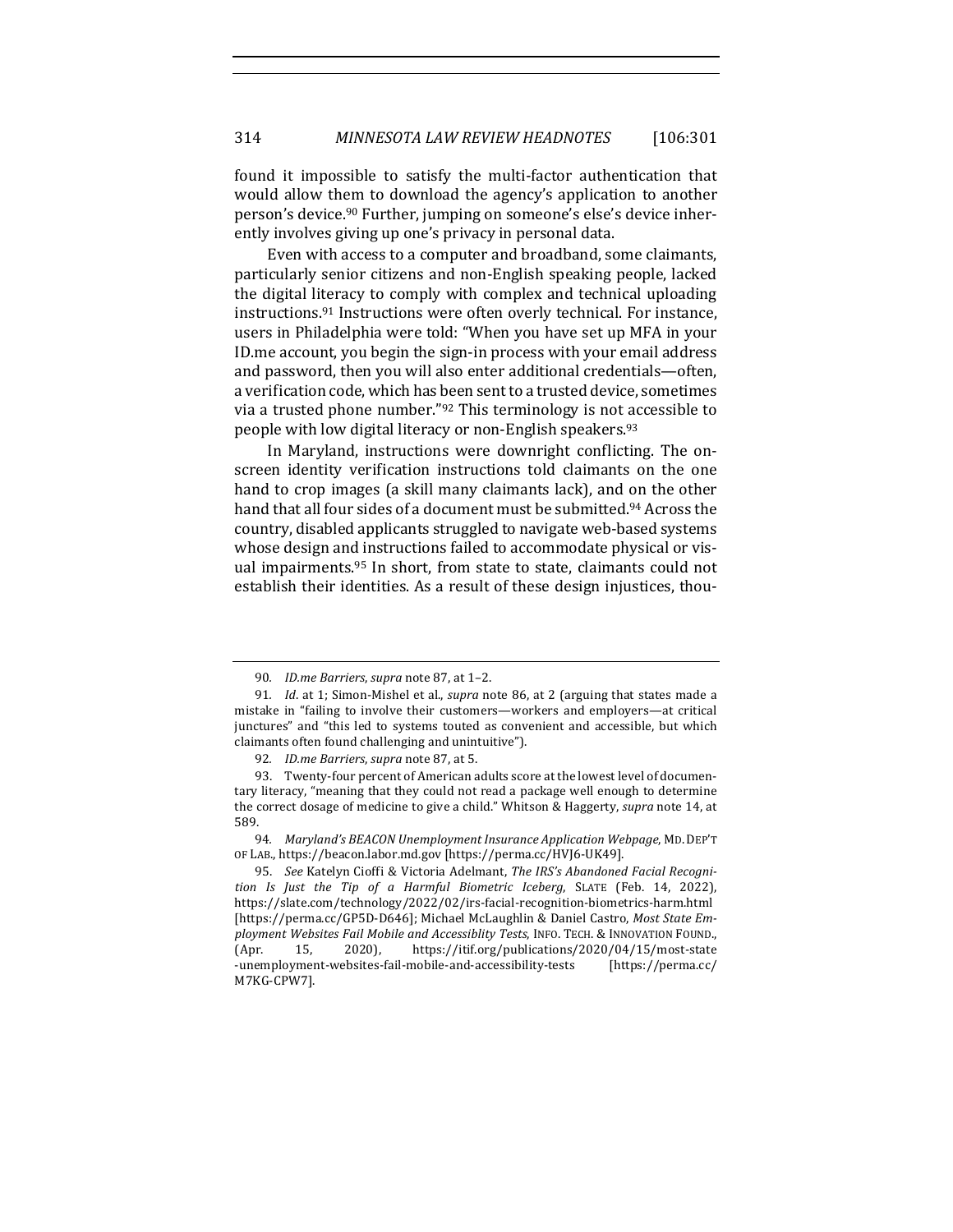sands of people gave up on the process in frustration, forgoing financial assistance intended to help them weather the pandemic.<sup>96</sup> This is a problem that extends far beyond UI programs; as Matthew Hull states, "[p]oor and uneducated people unable to master the conventions of bureaucratic documentation or recruit for themselves a capable agent remain excluded even from programs aimed to help them."97

Two specific identity verification methods appeared to have particularly inequitable impacts on poor people and minorities. Some states (and several federal agencies) rely on knowledge-based verification for remote identity proofing in which an applicant is asked multiple choice questions based on their credit history in order to verify their identity.<sup>98</sup> Yet this method is easy for identity thieves to satisfy given the extensive data breaches at credit bureaus and reams of personal data available on the dark web.<sup>99</sup> Moreover, it does not work for people who are credit invisible, that is, the eleven percent of Americans—or twenty-six million people—who have no credit history or profile because they do not engage with mainstream financial institutions.<sup>100</sup> People who are credit invisible are disproportionately Black and Hispanic and live in low-income neighborhoods.<sup>101</sup>

Second, verification systems that rely on facial recognition technology (FRT) were failing to recognize thousands of people—an entirely foreseeable problem in light of extensive research on the biased outcomes of these biometric systems. Facial recognition technologies are being adopted in a range of settings, from law enforcement to air travel to retail stores and more.<sup>102</sup> In a landmark study, Joy Buolomwini and Timnit Gebru found the least accuracy in FRT for Black women, who faced much higher error rates than lighter-skin males,

<sup>96.</sup> *ID.me Barriers, supra* note 87, at 4.

<sup>97.</sup> Matthew S. Hull, *Documents and Bureaucracy*, 41 ANN. REV. OF ANTHROPOLOGY 251, 258–59 (2012). 

<sup>98.</sup> Data Protection: Federal Agencies Need to Strengthen Online Identity Verification Processes, U.S. GOV'T ACCOUNTABILITY OFF. (May 17, 2019) [hereinafter *Data Protection*] https://www.gao.gov/products/gao-19-288 [https://perma.cc/45EP-UEUL]; Jennifer Wagner & Genevieve Gaudet, *Removing Barriers to Access from Remote Identity Proofing,* CTR. ON BUDGET & POL'Y PRIORITIES (Apr. 22, 2020), https://www.cbpp.org/ research/health/removing-barriers-to-access-from-remote-identity-proofing [https://perma.cc/CY6X-BRB5].

<sup>99.</sup> *Data Protection, supra* note 98.

<sup>100.</sup> Who Are the Credit Invisibles?, CONSUMER PROT. FIN. BUREAU 2 (2016), https://files.consumerfinance.gov/f/documents/201612\_cfpb\_credit\_invisible\_ policy\_report.pdf [https://perma.cc/RMY5-NSK4].

<sup>101.</sup> *Id.* at 3-4.

<sup>102.</sup> See Lindsey Barrett, *Ban Facial Recognition Technologies for Children—and for Everyone Else*, 26 B.U. J. SCI. & TECH. L. 223, 233–37 (2020).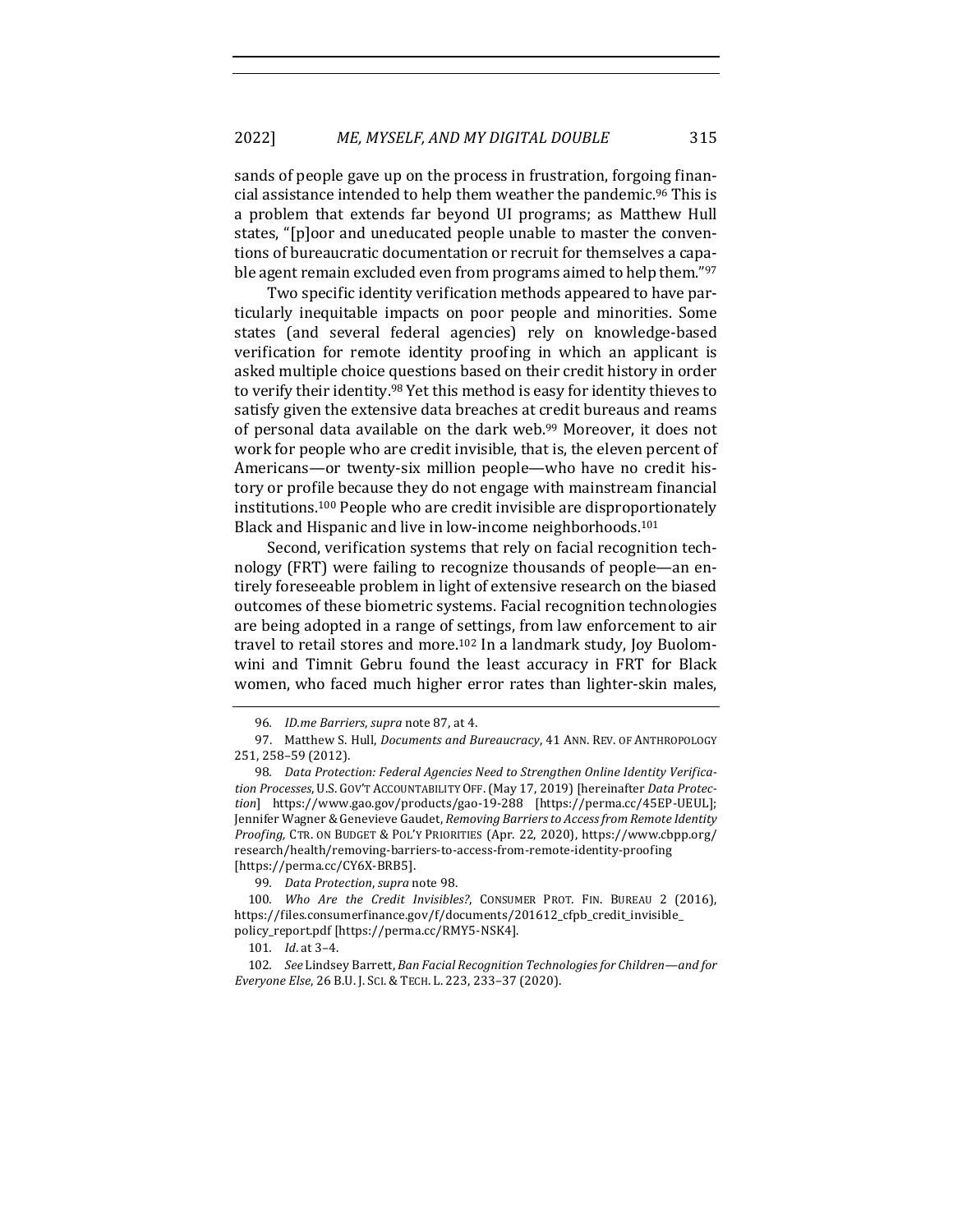and similar findings of algorithmic bias have emerged in other studies.<sup>103</sup> Given these biases, numerous jurisdictions have outlawed FRT for certain law enforcement purposes, and several Big Tech companies discontinued or put freezes on the law enforcement use of their tools.<sup>104</sup> However, FRT is expanding in the context of government programs, including UI.<sup>105</sup> The issue of bias is concerning given that people of color suffered the higher rates of job loss, yet lower rates of UI receipt than White workers.<sup>106</sup>

ID.me is a private vendor that at least twenty-seven states contract with for UI identity verification, as well as ten federal agencies.<sup>107</sup>

<sup>103.</sup> Joy Buolamwini & Timnit Gebru, Gender Shades: Intersectional Accuracy Disparities in Commercial Gender Classification, 81 PROC. OF MACHINE LEARNING RSCH. 1 (2015); see also Patrick Grother, Mei Ngan, & Kayee Hanaoka, *Face Recognition Vender* Test (FRVT), NAT'L INST. OF STANDARDS & TECH. (Sept. 2019), https://www.govinfo .gov/content/pkg/GOVPUB-C13-a4a30985dc259996c42d67593fec5166/pdf/

GOVPUB-C13-a4a30985dc259996c42d67593fec5166.pdf [https://perma.cc/2T2Q -U7X]]; Jacob Snow, *Amazon's Face Recognition Falsely Matched 28 Members of Congress with Mugshots*, ACLU (July 26, 2018), https://www.aclu.org/blog/privacy-technology/surveillance-technologies/amazons-face-recognition-falsely-matched-28

<sup>[</sup>https://perma.cc/6G62-9ZR7] ("In a test the ACLU recently conducted of the facial recognition tool, called 'Rekognition,' the software incorrectly matched 28 members of Congress, identifying them as other people who have been arrested for a crime.  $\dots$  The false matches were disproportionately people of color  $\dots$ .").

<sup>104.</sup> *See generally* Peter N.K. Schuetz, *Fly in the Face of Bias: Algorithmic Bias in* Law Enforcement's Facial Recognition Technology and the Need for an Adaptive Legal *Framework*, 39 J. L. & INEQ. 221 (2021).

<sup>105.</sup> See, e.g., Facial Recognition Technology: Current and Planned Uses by Federal *Agencies*, U.S. GOV'T ACCOUNTABILITY OFF. (Aug. 24, 2021), https://www.gao.gov/ assets/gao-21-526.pdf [https://perma.cc/VD8X-LLWV].

<sup>106.</sup> See Management Report: Preliminary Information on Potential Racial and Ethnic Disparities in the Receipt of Unemployment Insurance Benefits During the COVID-19 Pandemic, U.S. GOV'T ACCOUNTABILITY OFF. (Jun. 17, 2021), https://www.gao.gov/ products/gao-21-599r [https://perma.cc/K8U6-S8EW] ("Census Bureau survey data indicates that 80% of White applicants reported receiving benefits, as compared to 73% of Black applicants."); Monée Fields-White, Vivian Graubard, Alberto Rodríguez, Nikki Zeichner, & Cassandra Robertson, Unpacking Inequities in Unemployment Insur*ance*, NEW AM. (Sept. 17, 2020), https://www.newamerica.org/pit/reports/ unpacking-inequities-unemployment-insurance/introduction [https://perma.cc/ QN6K-T6FK]. 

<sup>107.</sup> See Rachel Metz, Want Your Unemployment Benefits? You May Have to Submit *to Facial Recognition F irst*, CNN BUS. (July 23, 2021), https://www.cnn.com/2021/07/ 23/tech/idme-unemployment-facial-recognition/index.html [https://perma.cc/ WS2P-SBWM]; see also Mia Sato, *The Pandemic Is Testing the Limits of Face Recognition*, MIT TECH REV. (Sept. 28, 2021), https://www.technologyreview.com/2021/09/28/ 1036279/pandemic-unemployment-government-face-recognition [https://perma .cc/9X4Q-4DP9]; Drew Harwell, *IRS Abandons Facial Recognition Plan After Firestorm of Criticism*, WASH. POST (Feb. 7, 2022), https://www.washingtonpost.com/ technology/2022/02/07/irs-idme-face-scans [https://perma.cc/UT4A-BMNV].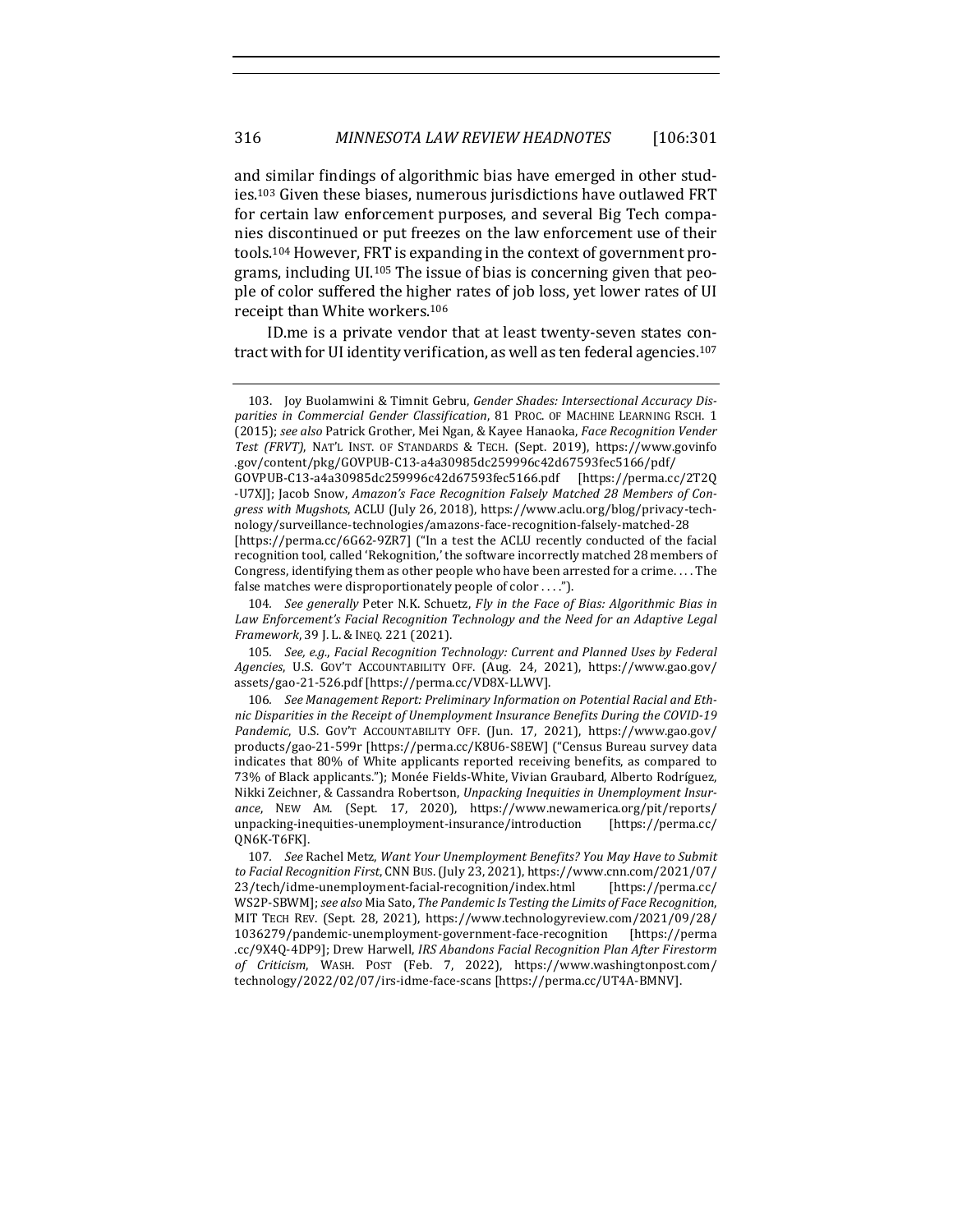Over seventy-three million Americans have accessed the service.<sup>108</sup> Their FRT compares a photo ID with a video selfie that an applicant takes on their phone and uploads to ID.me.<sup>109</sup> Almost immediately after ID.me was rolled out for UI, claimants began reporting difficulty with the technology, taking to Twitter and online message boards to vent their frustrations.<sup>110</sup> The technology failed to recognize many people, who then complained of waiting for days and weeks to reach a human "referee."<sup>111</sup> One frustrated applicant stated that ID.me rejected his video selfie, "didn't give us a reason, just rejected it. It rejected it three times, and then it locked me out of the system."112 He could not reach the company for several weeks until his tweets caught the company's attention. $113$ 

In November 2021, the IRS announced that taxpayers would need to use ID.me to access their tax records and online services. A furious backlash ensued (that was missing with respect to the low-wage workers who were forced to use ID.me to access UI).<sup>114</sup> Lawmakers on both sides of the aisle opposed the plan, demanding that IRS abandon the use of facial recognition technology.<sup>115</sup> In February 2022, the IRS announced it would no longer require ID.me for identity verification.<sup>116</sup> Shortly thereafter, ID.me stated that its existing users across

111. Todd Feathers, *Facial Recognition Failures Are Locking People Out of Unemployment Systems*, VICE (June 18, 2021), https://www.vice.com/en/article/ 5dbywn/facial-recognition-failures-are-locking-people-out-of-unemployment -systems [https://perma.cc/9D5D-BDBY].

<sup>108.</sup> Harwell, *supra* note 107.

<sup>109.</sup> Metz, *supra* note 107.

<sup>110.</sup> *See* Andrew Kenney, *No Internet, No Unemployment: Solving This ID.me Glitch* Took Two Months and a Journey Across the Rural Front Range, CPR NEWS (July 7, 2021), https://www.cpr.org/2021/07/07/colorado-unemployment-idme-glitch-internet -access [https://perma.cc/X69A-9QQQ]; Bree Guy, *Nevadans Seeking Unemployment* Benefits Report ID.me Issues Around the Valley, KTNV LAS VEGAS (Aug. 18, 2021), https://www.ktnv.com/news/detr-id-me-issues-around-the-valley [https://perma .cc/EPV8-62TC]; Jennifer Lewke, *News10NBC Investigates: Many Struggle to Get Through ID.me Process*, NEWS10NBC (Sept. 16, 2021), https://www.whec.com/news/ many-struggle-to-get-through-idme-process/6240392 [https://perma.cc/44FF -QFC5].

<sup>112</sup>*. Id*. 

<sup>113</sup>*. Id.*

<sup>114.</sup> Drew Harwell, *Private Contractor to Drop Facial Recognition Requirement for* All State and Federal Agencies After Backlash Over IRS Plan, WASH. POST (Feb. 9, 2022), https://www.washingtonpost.com/technology/2022/02/09/irs-idme-facial -recognition-login [https://perma.cc/79MN-QJ3M].

<sup>115</sup>*. Id.*

<sup>116</sup>*. Id.*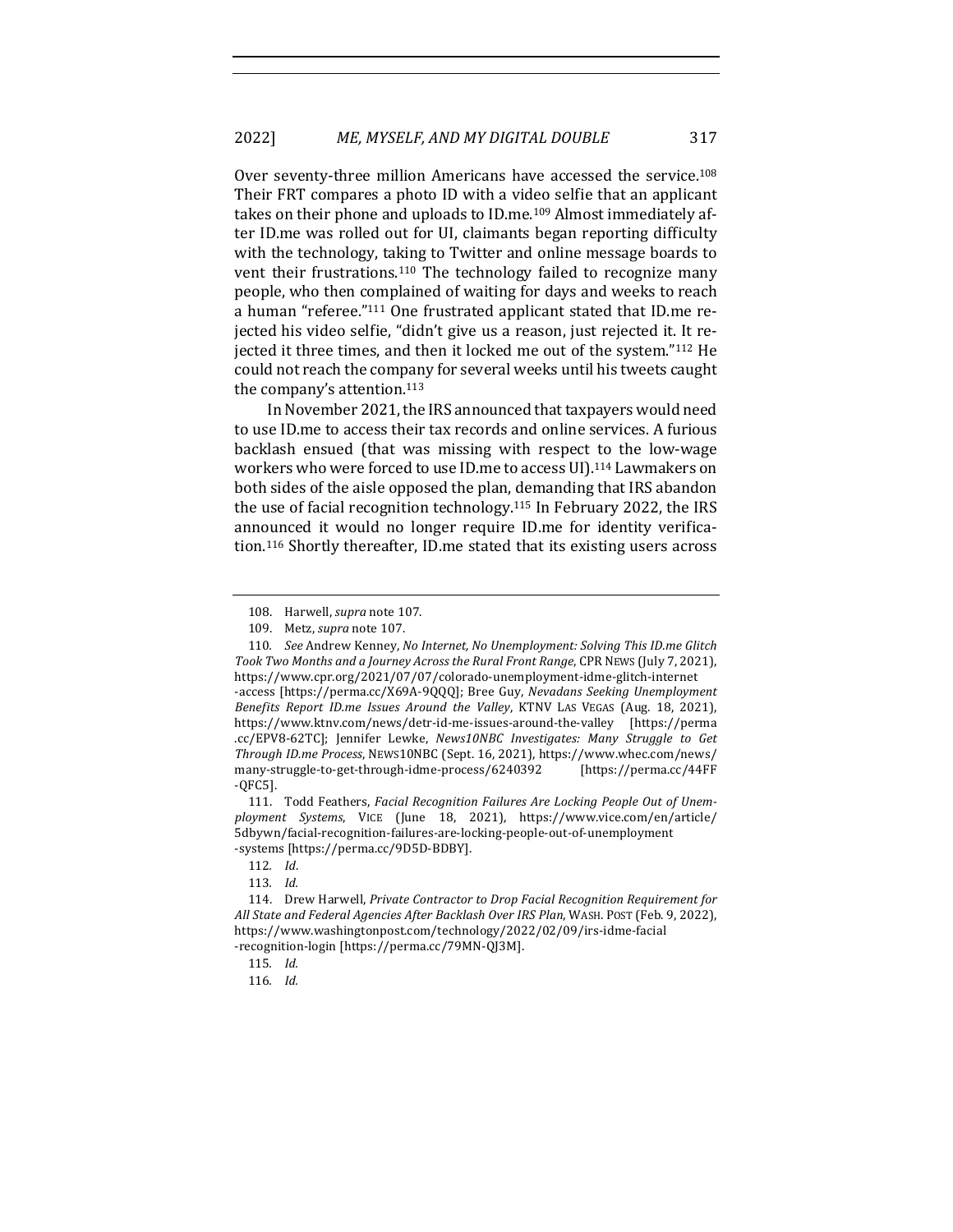its many platforms could delete their selfies and photo data.<sup>117</sup> It also proclaimed that it would make facial recognition on its platforms optional and that users would be able to use video chat instead.<sup>118</sup> Critics countered that this option was unsatisfactory both due to its track record of unacceptable delays and given that many people would be misled into thinking their biometric data was being held securely by a government agency.<sup>119</sup>

Identity verification software has become more than a tool for assessing eligibility; it has become the definition of eligibility. This is contrary to the remedial purpose of UI benefits and many other government services. As one legal services provider aptly summarized, "[t]he issue is whether the person is who they say they are, not whether they can produce perfect identity verification paperwork or successfully use a complex computer app."120

#### B. DUE PROCESS

The second major barrier to accurate and timely identity verification was a lack of due process for claimants, exacerbated by the automation of these systems. Under the Constitution, citizens are entitled to notice and a hearing before they are denied public benefits. Indeed, the United States Department of Labor, in an advisory to state workforce agencies, reiterated that claimants accused of fraud were entitled to due process rights, including "clear instructions" setting forth how claimants can meet identity verification requirements.<sup>121</sup> The notice must include the types of documentation accepted by the agency, instructions on where and how to send the information and an explanation of the consequences for failure to respond timely.<sup>122</sup> Claimants are also entitled to a written determination of eligibility.<sup>123</sup>

Despite these requirements, grounded in decades of legal precedent, claimants across the country found their claims denied, had their accounts frozen, or faced wrongful accusations of fraud-all without

<sup>117</sup>*. Id.*

<sup>118</sup>*. Id.*

<sup>119.</sup> *Id.* (quoting Evan Greer, director of a digital rights advocacy group, who stated "biometrics have no place being used by agencies that provide people with basic services"). 

<sup>120.</sup> *ID.me Barriers, supra* note 87, at 5.

<sup>121.</sup> Suzan G. Levine, *Unemployment Insurance Program Letter No. 16-21*, U.S. DEP'T OF LABOR 7 (Apr. 13, 2021), https://wdr.doleta.gov/directives/attach/UIPL/UIPL\_16 -21.pdf [https://perma.cc/245L-L5Y3].

<sup>122</sup>*. Id*.

<sup>123</sup>*. Id*.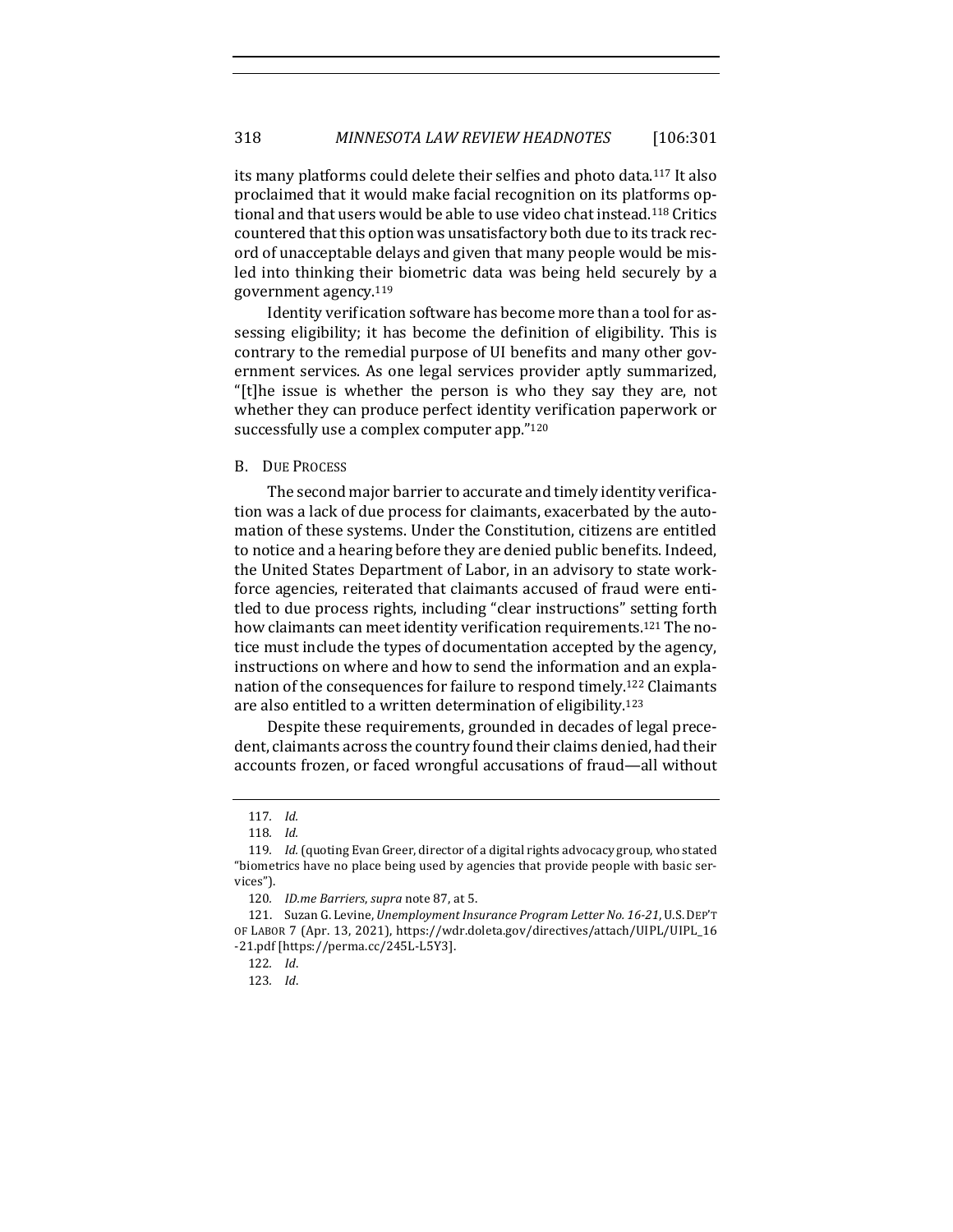an explanation or opportunity for a hearing.<sup>124</sup> Certain design features were destined to ensnare millions of innocent people. For instance, a fraud alert can result when several applications use the same address, even though this is common for multi-generational families (a category that grew during the housing crunch precipitated by the pandemic) and people in congregate housing settings, such as homeless shelters.<sup>125</sup> Systems also commonly reject ethnic names, including those "that don't follow the traditional American convention of 'First, Middle, Last' or that include characters outside the English alphabet, leading names to be misprinted on social security cards or the same name appearing differently on a credit card and a school ID."126

As of December 2021, at least a dozen class actions were pending nationwide alleging violations of due process associated with unwarranted delays and denials in receiving benefits.<sup>127</sup> In Maryland, a class of claimants alleged in federal court that the UI "system has failed completely: either their claims for benefits have languished for months or their benefits have been suddenly cut off for similar periods without notice or explanation."<sup>128</sup> Many of these delays and denials were linked to suspected fraud and the failure of the state's automated system to accept proof of identity.<sup>129</sup> Further, thousands of people received state demands to repay the state for benefits already received (called an overpayment), also without notice of the basis of the overpayment or an opportunity to contest it. $130$  Many overpayment claims were linked to alleged fraud and identity verification failures.131

The experience of one of the named Maryland plaintiffs in the class action is representative of the due process violations faced by thousands of claimants. The claimant is a grandmother and former non-profit case manager for people with disabilities who lost her job in February 2021.<sup>132</sup> A month after submitting her application and still

<sup>124.</sup> NELP Memo, *supra* note 81, at 3-4.

<sup>125.</sup> Fields-White et al., *supra* note 106.

<sup>126</sup>*. Id*. 

<sup>127.</sup> Ovetta Wiggins, *Jobless Workers in Maryland Wage Another Legal Battle over Unemployment Benef its*, WASH. POST (Dec. 23, 2021), https://www.washingtonpost .com/dc-md-va/2021/12/23/maryland-unemployment-lawsuit [https://perma.cc/ 8T36-5MTD].

<sup>128.</sup> Complaint at 2, Gorres v. Robinson, No. 1:21CV03029 (D. Md. Nov. 24, 2021), ECF No. 1.

<sup>129</sup>*. Id*.

<sup>130</sup>*. Id*.

<sup>131</sup>*. Id*.

<sup>132</sup>*. Id*. paras. 47–48.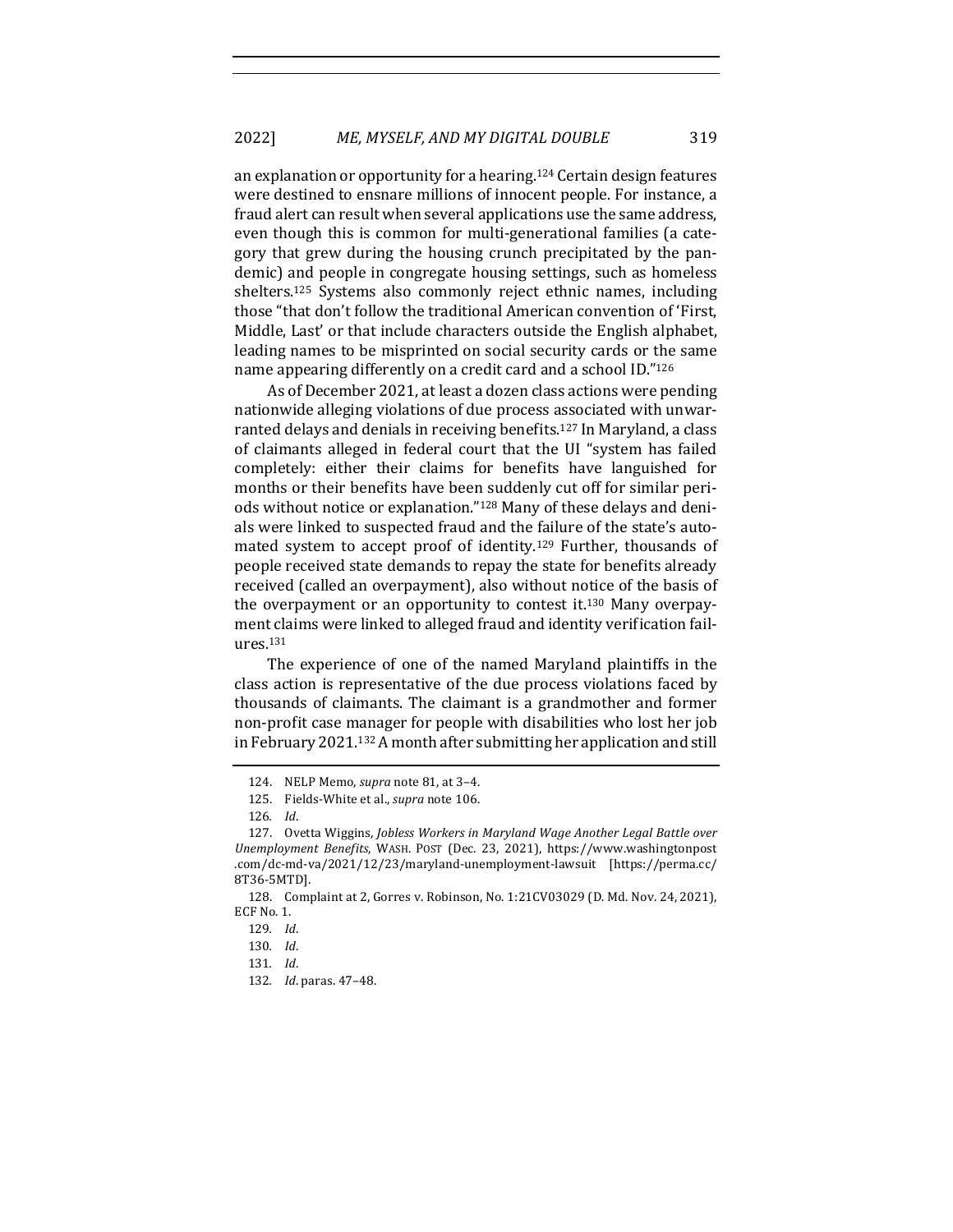not receiving benefits, she was locked out of her account with no explanation.<sup>133</sup> Repeated attempts to reach a human representative left her on hold for hours.<sup>134</sup> Five months later, she finally received instructions to upload her identification information,  $^{135}$  but she was unable to do so because her account remained frozen, $136$  apparently due to suspected fraud. Despite numerous, subsequent communications with the state agency via an online chat function, by email, by phone, and in-person appointments, she remained locked out of her account, without benefits, and without a written determination of eligibility.<sup>137</sup> As of November 2021, she remained in limbo.<sup>138</sup> She had not found another job and turned to food stamps to feed her family.<sup>139</sup> The financial stress caused her panic attacks and sleeplessness, requiring medication.140

Despite the DOL requirement that states clearly set forth their identity verification requirements, $141$  the acceptable forms of documentation remain unclear, leaving unfettered discretion in the hands of low-level bureaucrats and/or system designers. The federal government has not issued uniform standards for identity verification in UI, nor have state legislatures or agencies done so. As the National Employment Law Project concluded, "[w]ith limited guidance from [the federal government], individual states were left to implement these requirements on their own."<sup>142</sup> Without legislative or notice and comment processes, designed to enhance democratic accountability and provide for public input, state agencies were making it up as they went along. One contractor revealed that "nobody has a definition of 'fraud,' or any clear cut process or guidelines to follow and that workers believe they will be personally punished if any claim they work on is later found to be fraudulent."143

Across the country, identity verification standards change often, without notice to claimants, and the standards continue to lack

- 142. NELP Memo, *supra* note 81, at 1.
- 143. Fields-White et al., *supra* note 106.

<sup>133.</sup> *Id.* paras. 49-50.

<sup>134</sup>*. Id.* para 51.

<sup>135</sup>*. Id*. para. 53.

<sup>136</sup>*. Id*. para. 53.

<sup>137</sup>*. Id*. para. 55.

<sup>138</sup>*. Id*. para. 56. 

<sup>139</sup>*. Id*. para. 57.

<sup>140</sup>*. Id*. 

<sup>141.</sup> Levine, *supra* note 121, at 4.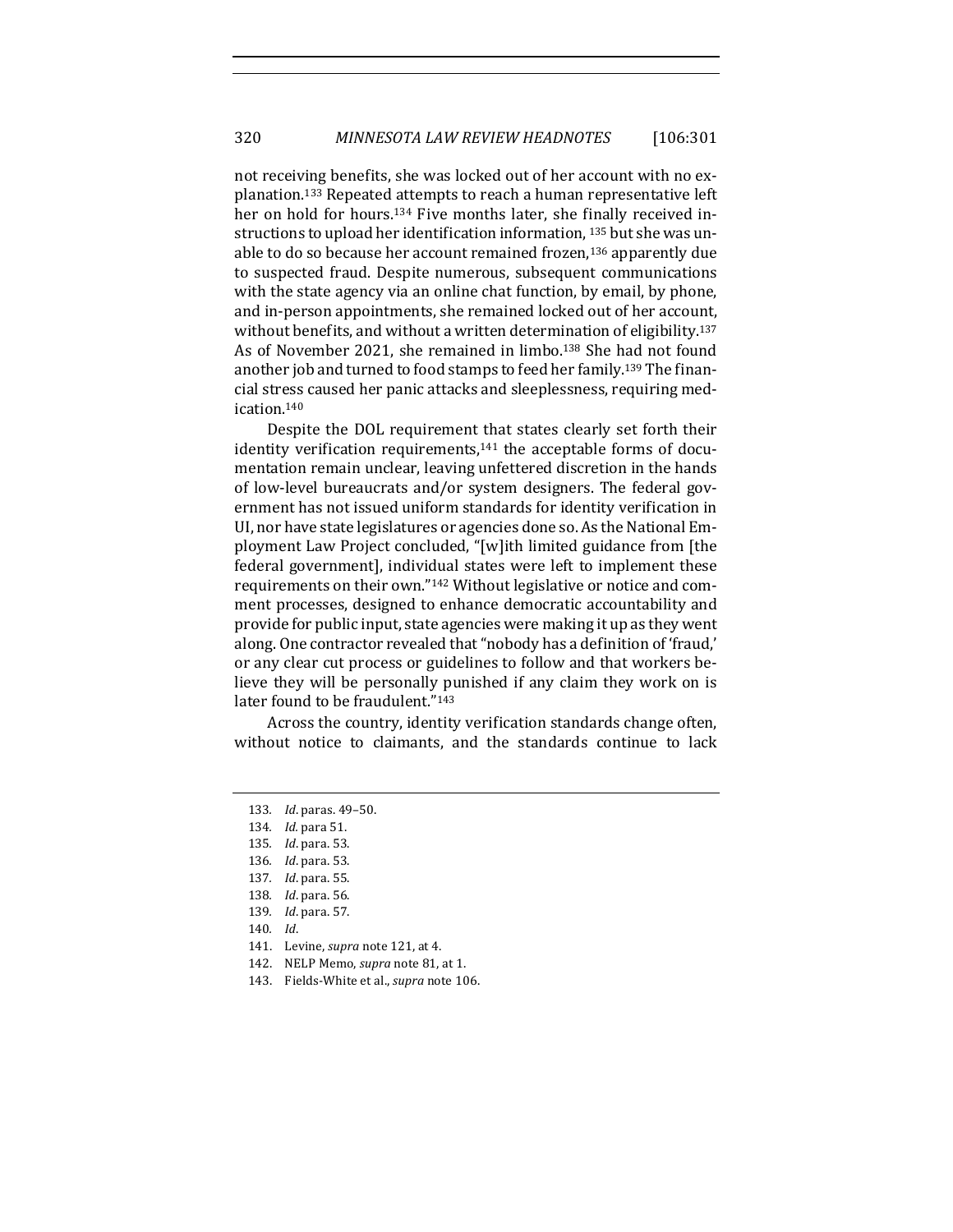specificity.<sup>144</sup> Written denials are vague, often telling claimants nothing more than that they failed "to comply with Agency procedures," and making it impossible to contest the finding or to bring a claim into compliance.<sup>145</sup> A search of Maryland's entire website for UI turned up no guidance whatsoever on how to satisfy identity verification requirements, including a twenty-five page User Guide to the state's automated system and a thirty-three page guide entitled "UI in Maryland."<sup>146</sup> And yet, legal services attorneys represented clients whose identity documents were denied because they were expired (which may limit lawful authority to drive but has no bearing on a person's identity), they were not in color, all four corners were not apparent, both sides of the document were not provided, the document had frayed edges, or the document was too old—such as a fifty-year-old person's fifty-year-old, but perfectly legible, social security card.<sup>147</sup> The lack of clear standards is particularly difficult when it comes to alternative documentation for people who do not have photo IDs or otherwise cannot satisfy online verification methods.<sup>148</sup> Inconsistent and variable instructions make it hard for these people—often among society's most vulnerable—to comply with automated ID verification systems. 

#### C. PRIVATIZATION

Third, the states' outsourcing of identity verification to thirdparty vendors lacked transparency and blurred lines of accountability. In 2021, over half of the states contracted with private companies to handle identify verification.<sup>149</sup> The main player is ID.me,<sup>150</sup> used in at

147. Telephone Interview with Cornelia Bright Gordon, Dir. of Advoc. for Admin. L., Md. Legal Aid (Oct. 29, 2021).

<sup>144.</sup> NELP Memo, *supra* note 81, at 3.

<sup>145</sup>*. Id*.

<sup>146</sup>*. BEACON 2.0 Claimant User Guide*, MD. DEP'T OF LAB. (Oct. 13, 2020), https://www.dllr.state.md.us/employment/uibeaconclaimantguide.pdf [https:// perma.cc/CJ7R-GCXA]; *Unemployment Insurance in Maryland: A Guide to Reemployment*, MD. DEP'T OF LAB., https://www.dllr.state.md.us/employment/clmtguide/ uiclmtpamphlet.pdf [https://perma.cc/E7ET-NQLN].

<sup>148.</sup> NELP Memo, *supra* note 81, at 2.

<sup>149.</sup> Paresh Dave, *Factbox: States Using ID.me, Rival Identity Check Tools for Jobless Claims*, REUTERS (July 22, 2021), https://www.reuters.com/business/states-using -idme-rival-identity-check-tools-jobless-claims-2021-07-22 [https://perma.cc/Q3UZ -WEYP]. 

<sup>150.</sup> What Is ID.me's Role in Unemployment Insurance?, ID.ME, https://help.id.me/ hc/en-us/articles/360054015553-What-is-ID-me-s-role-in-unemployment -insurance- [https://perma.cc/X393-6Q3L].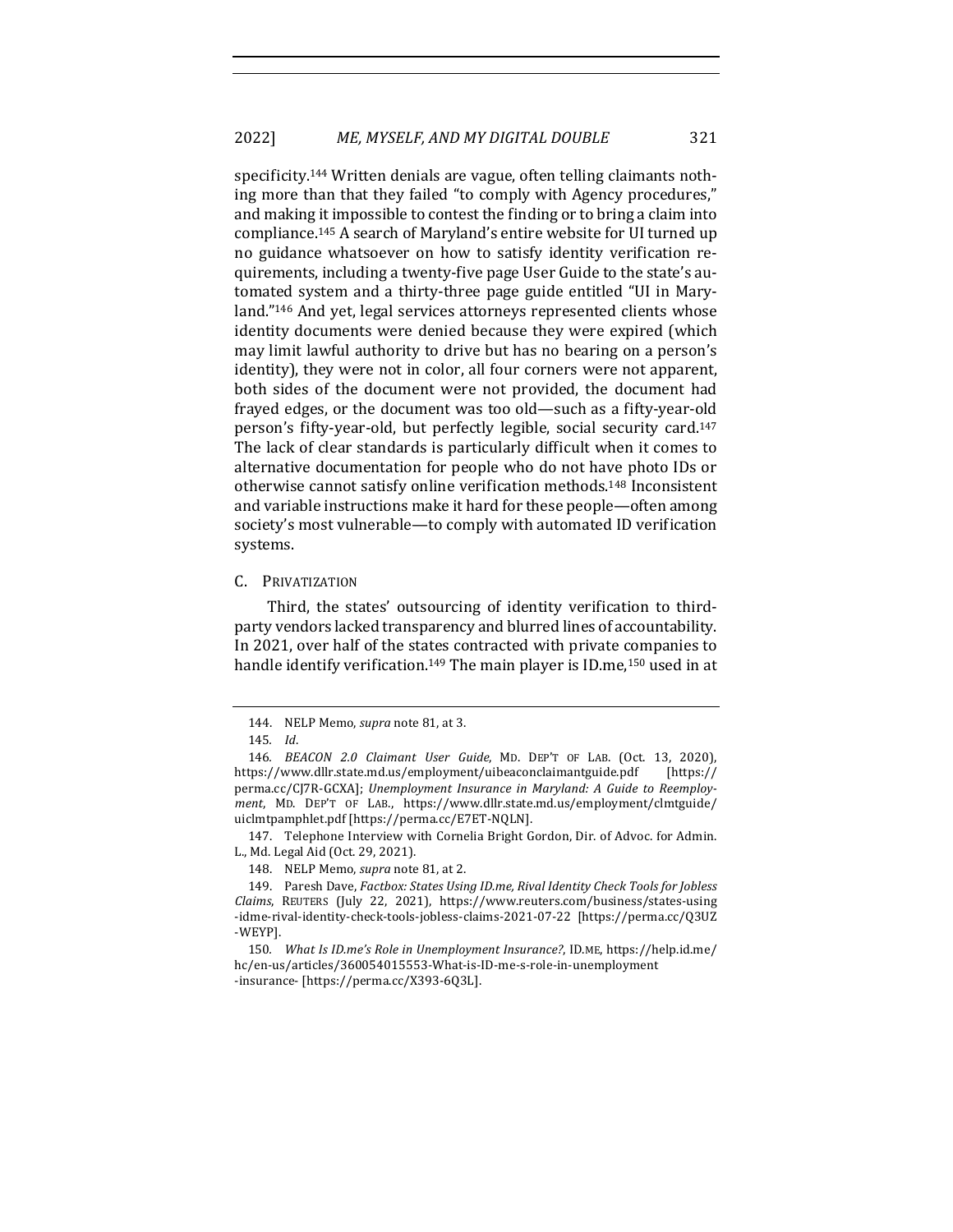least twenty-seven states.<sup>151</sup> As noted earlier, ID.me's system rejected many eligible claimants, who could not meet the system's requirements and then struggled to reach a human "referee," which is the supposed backup method for establishing identity.<sup>152</sup> ID.me responded to media stories about the difficulties by claiming that user error was responsible.<sup>153</sup> Blaming users for the failures of a technology that was not designed to meet their needs is entirely consistent with the neoliberal thrust of the current social welfare state, or "the idea that public sector institutions should be driven by market-like mechanisms, free choice, flexibility and continuous processes of organizational self-optimization."<sup>154</sup> For their part, citizens "have increasingly been framed as self-sufficient, active and responsible individuals who not only *can* but *must* take on responsibilities and risks previously handled by collective state institutions."155 Privatization puts a buffer between citizens and state services, thus raising concerns about accountability, or "being answerable to authority that can mandate desirable conduct and sanction conduct that breaches identified obligations. In a democracy, the ultimate authority should be the general population . . ."156 It is essential that the public have means to ensure that private contractors are carrying out their public purposes fairly and effectively.

The deployment of ID.me and similar products is part of a larger trend of privatization in social services.<sup>157</sup> Privatization generally involves the government contracting out a formerly public function to private entity.<sup>158</sup> Privatization proponents claim that private companies can deliver services with greater efficiency and innovation than government, and at a lower cost due to competition, freedom from red tape, and fewer restriction on managing employees.<sup>159</sup> Opponents counter that privatization lessens governmental accountability, which

<sup>151.</sup> *See* Dave, *supra* note 149. Federal agencies using ID.me include the Department of Veterans Affairs, the Social Security Administration, and the Internal Revenue Services. See also Metz, supra note 107.

<sup>152.</sup> *See supra* notes 107–112 and accompanying text.

<sup>153.</sup> *See* Feathers, *supra* note 111.

<sup>154.</sup> Jannick Schou & Morten Hjelholt, *Digital State Spaces: State Rescaling and Ad*vanced Digitalization, 7 TERRITORY, POL., GOVERNANCE 438, 445 (2019).

<sup>155</sup>*. Id*.

<sup>156.</sup> Martha Minow, Public and Private Partnerships: Accounting for the New Religion, 116 HARV. L. REV. 1229, 1260 (2003).

<sup>157.</sup> See Michele Estrin Gilman, Legal Accountability in an Era of Privatized Welfare, 89 CAL. L. REV. 569, 581 (2001); Nestor M. Davidson, *Relational Contracts in the Privatization of Social Welfare: The Case of Housing*, 24 YALE L. & POL'Y REV. 263, 267 (2006).

<sup>158.</sup> Gilman, *supra* note 157, at 591-93.

<sup>159</sup>*. Id.* at 596.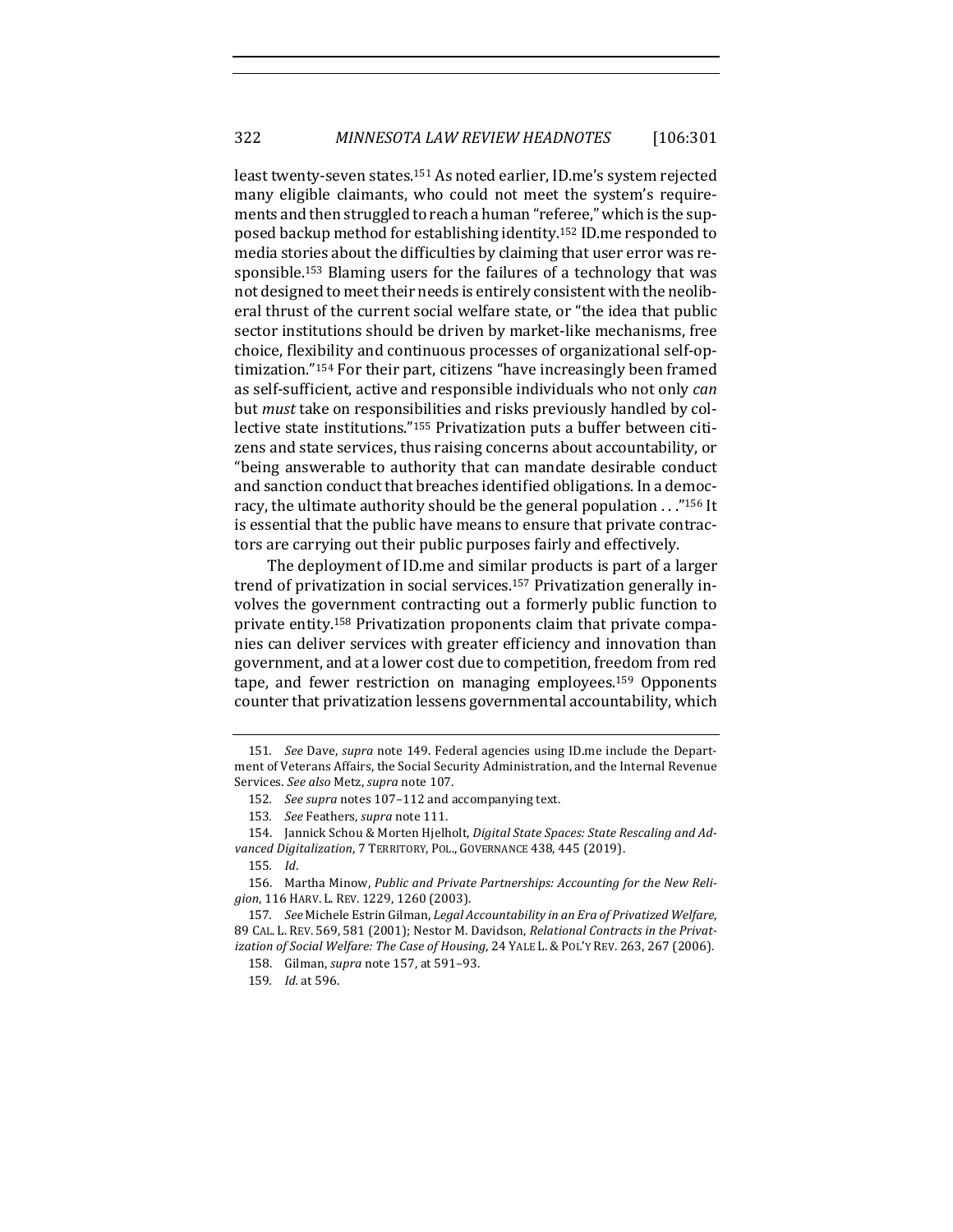is of particular concern when dealing with marginalized persons who have less political influence to demand program changes.<sup>160</sup> Critics also query whether privatization delivers the promised cost savings and point to the ways in which large corporations mirror the bureaucratic structures of government.<sup>161</sup> Despite these differences, both sides of this debate share some common ground:

First, that policymaking should remain in the control of politically accountable government authorities; second, that the primary purpose of privatization is to achieve greater efficiency; and third, that this efficiency gain depends on the claim that private contractors are competitive entities in a competitive environment.<sup>162</sup>

The privatization of identity verification is failing these parameters.

First, the federal and state failures to define with specificity the acceptable forms of identification, especially with regard to alternative forms of identification, left this foundational question within the hands of private contractors. This also allowed for lower standards for data security, because private vendors do not have to follow the strict data security standards required of government agencies that handle personal data.163

Second, it is not clear that a private vendor can handle identity verification more efficiently than government, especially considering that much of the data used by private vendors originated in government databases.<sup>164</sup> As one commentator notes, "government's providing data to the private sector and then buying them back again is clearly extremely inefficient."<sup>165</sup> Moreover, citizens must establish their identity for a variety of programs, each of which has its own standards and technology.<sup>166</sup> This duplication "leaves governments paying multiple competing vendors for duplicate records, it leaves people with multiple accounts with different vendors, and it leaves applicants puzzled about why they can validate their identity for one public service but not another."<sup>167</sup> Further, underinvestment in staff is plaguing the UI system, including the identity verification components. Part of the UI system collapse during the pandemic is directly

<sup>160.</sup> *Id.* at 597.

<sup>161.</sup> *Id.* at 596.

<sup>162.</sup> Edward Rubin, *The Possibilities and Limitations of Privatization*, 123 HARV. L. REV. 890, 893 (2010).

<sup>163.</sup> Jaquith, *supra* note 42, at 56.

<sup>164</sup>*. Id.* at 55.

<sup>165</sup>*. Id*. at 56.

<sup>166</sup>*. Id.* at 57.

<sup>167</sup>*. Id*.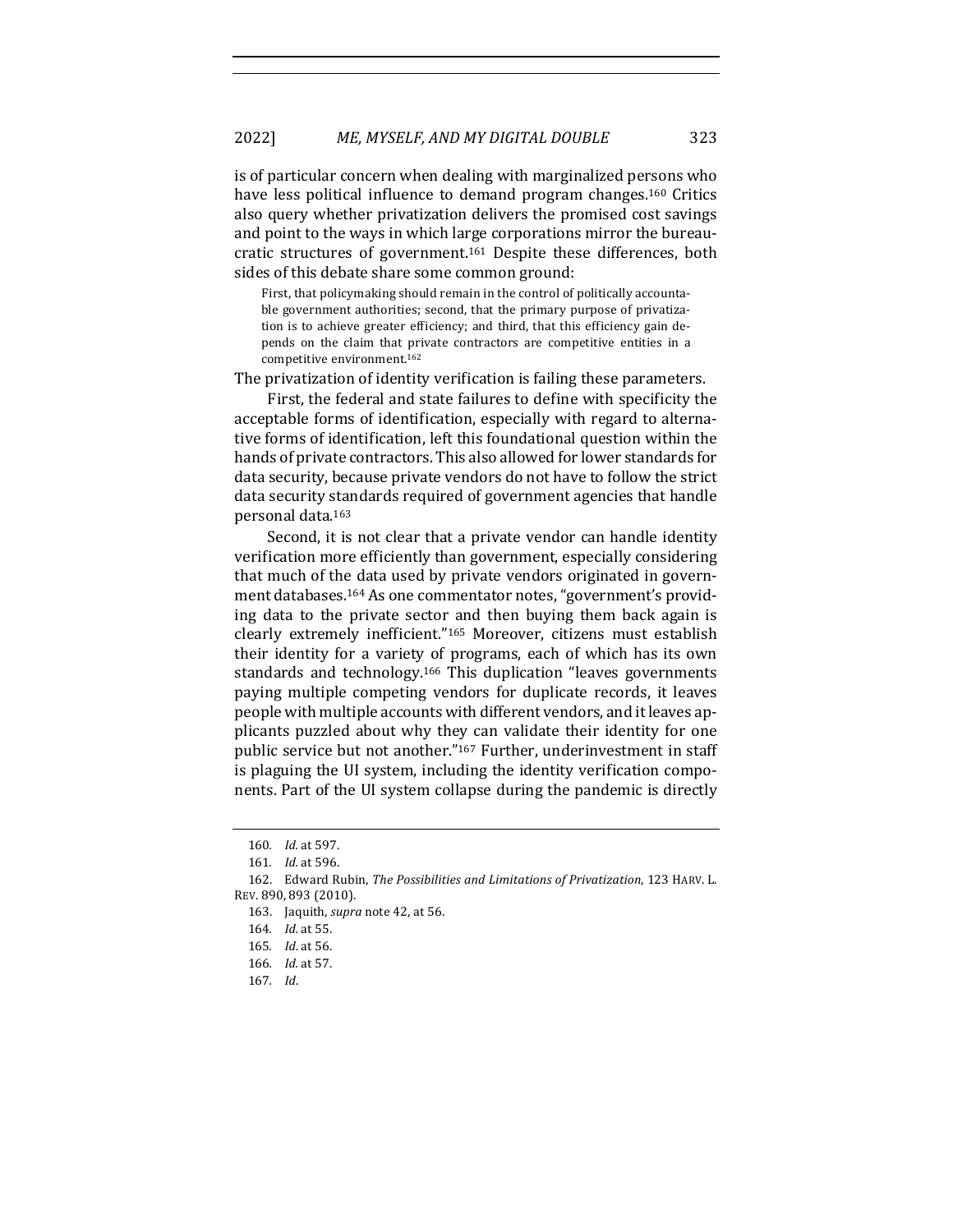traceable to the downsizing of staff over the last decade.<sup>168</sup> For instance, in some states, including Pennsylvania and Georgia, there are half as many UI employees as there were during the Great Recession.<sup>169</sup> The turn to automation is an attempt to get more for less, but it has only proved the necessity of keeping humans in the loop. As Michael Reisch states, with regard to social services privatization, most of the efficiencies "have occurred by lowering workers' wages and benefits, reducing services, diminishing the quality of staff development and training programs, imposing fees on clients, and focusing service provision on new, less difficult, and more affluent service consumers."170

Third, there is a limited market among identity verification vendors. Right now, it appears that the dominant players providing identification services to government agencies are ID.me and LexisNexis. The failures of ID.me have already been discussed.<sup>171</sup> When the Social Security Administration (SSA) hired LexisNexis to determine whether recipients of needs-based benefits owned unreported and thus disqualifying real property, false accusations soared.<sup>172</sup> An investigation found that LexisNexis's use of name-matching to link claimant identities to property records was sloppy and inaccurate. By using first and last names only, the algorithm disproportionately impacted people of color, who are more likely to have similar names.<sup>173</sup> For instance, the Census shows that one quarter of the Hispanic population shares twenty-six surnames.<sup>174</sup> Further, LexisNexis claimed it did not have to meet the accuracy standards of consumer reporting agencies under the Fair Credit Reporting Act (FCRA), and SSA used this disavowal to

<sup>168.</sup> Mar Hicks, *Built to Last*, LOGIC (Aug. 31, 2020), https://logicmag.io/care/ built-to-last [https://perma.cc/G5LM-FGC9].

<sup>169.</sup> Jed Pressgrove, *Staffing Issues Complicate Unemployment Agency Tech Woes*, GOVERNING (May 26, 2020), https://www.governing.com/work/Staffing-Issues -Complicate-Unemployment-Agency-Tech-Woes.html [https://perma.cc/YK5F -KP7B].

<sup>170.</sup> Michael Reisch, United States: Social Welfare Policy and Privatization in Post-*Industrial Society*, *in* THE WELFARE STATE IN POST-INDUSTRIAL SOCIETY: A GLOBAL PERSPEC-TIVE 253, 259 (Jason L. Powell & Jon Hendricks eds. 2009).

<sup>171.</sup> See supra text accompanying notes 149-151.

<sup>172.</sup> Sarah Mancini, Kate Lang, & Chi Chi Wu, *Mismatched and Mistaken: How the* Use of an Inaccurate Private Database Results in SSI Recipients Unjustly Losing Benefits, NAT'L CONSUMER L. CTR. 3 (2021), https://www.nclc.org/images/pdf/credit\_reports/ RptMismatchedF INAL041421.pdf [https://perma.cc/7VSH-59EV].

<sup>173</sup>*. Id*. at 3–4. 

<sup>174</sup>*. Id*. at 21.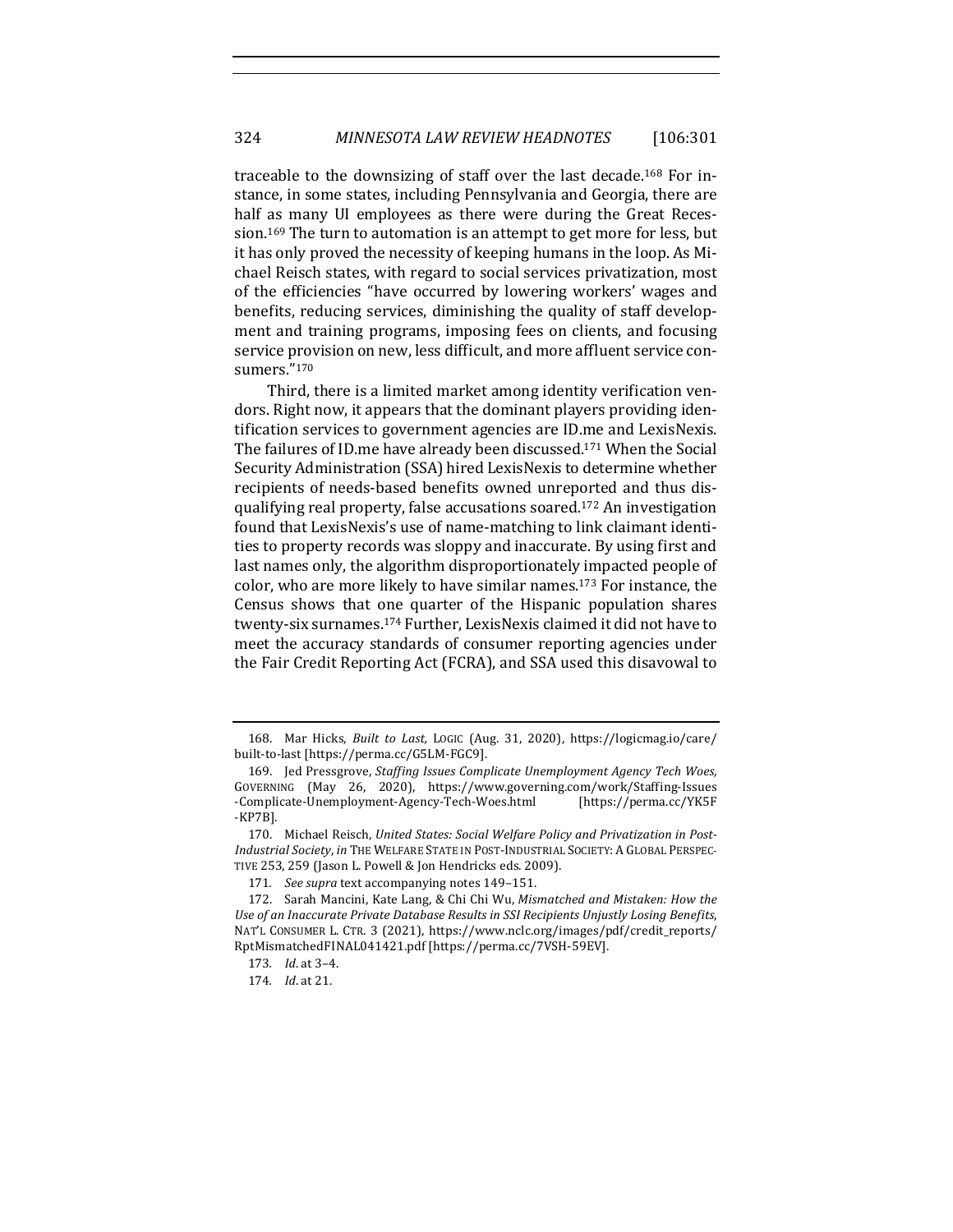deny claimants the opportunity to contest the findings.<sup>175</sup> The outsourcing of eligibility determinations allowed the government to freeride on the private vendor's self-serving determination that it did not have to comply with governing law, resulting in due process violations.

#### IV. THE FUTURE OF IDENTITY VERIFICATION

The identity verification failures in UI systems during the pandemic are a harbinger of the future, in which increasing numbers of private and governmental agencies are turning to automated systems to establish that they are serving the proper people. This is an entirely legitimate as well as necessary goal, indeed, "large-scale systems of social assistance require working civil registration."<sup>176</sup> However, as the UI experience shows, it is not easily achieved without attention to issues of equity. The current focus on efficiency and cost-savings in identity verification systems is a form of plutocratic regulation, as defined by Greene, in which the needs of the more affluent are satisfied, while a sizable minority—mostly from politically disenfranchised communities- is left behind.<sup>177</sup> At bottom, identity verification is a powerful tool of social control that can be liberating or oppressive, depending on its social context and the manner of its deployment.<sup>178</sup>

History is littered with examples in which identity was used to subjugate people, and even to carry out genocide.<sup>179</sup> In their study of classification systems, Geoffrey Bowker and Susan Leigh Star examine how the government of apartheid-era South Africa relied on identity passbooks to control and limit the movements and opportunities of people deemed non-white.<sup>180</sup> Passbooks were "a compilation of documents attesting to birth, education, employment history, marriage, and other life events," that allowed for "comprehensive surveillance of their actions" by the state.<sup>181</sup> Classification as Black determined

<sup>175</sup>*. Id*. at 3, 28–35. 

<sup>176.</sup> REGISTRATION AND RECOGNITION: DOCUMENTING THE PERSON IN WORLD HISTORY 11 (Keith Breckenridge & Simon Szreter eds. 2012).

<sup>177.</sup> Greene, *supra* note 5, at 65.

<sup>178.</sup> Whether registration systems are empowering to individuals "or alternatively, disempowering and controlling them  $\dots$  is a historically contingent matter, related to many diverse influences." REGISTRATION AND RECOGNITION, *supra* note 176, at 22.

<sup>179.</sup> *Id.* at 13 ("For social historians who have confronted registration directly as a tool of segregation, it is the meticulous administrative arrangements of twentieth-century genocide that have loomed ominously in the analytical background.").

<sup>180.</sup> BOWKER & STAR, *supra* note 83, at 198.

<sup>181</sup>*. Id.*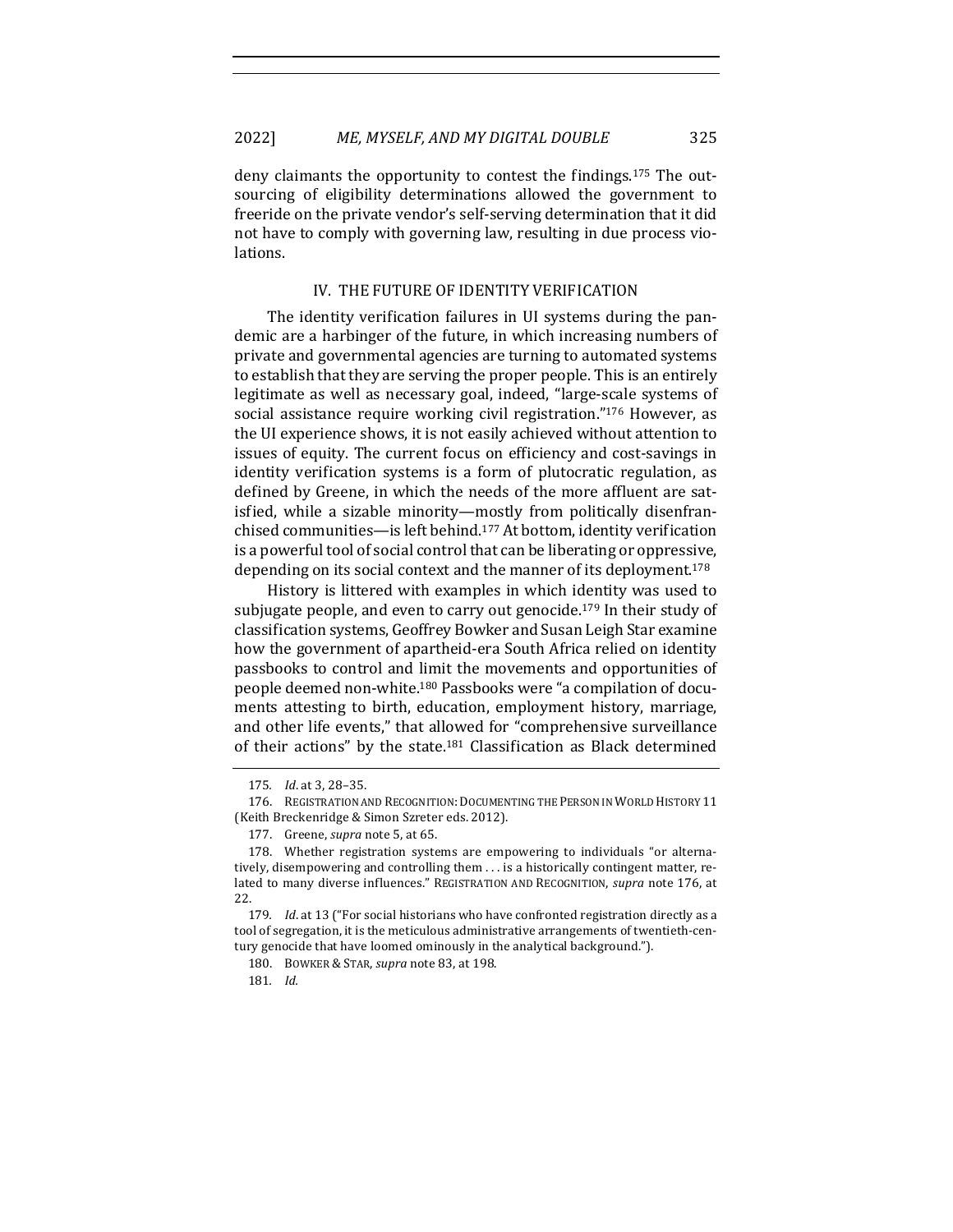where one could live, work, and be, as well as the denial of a multitude of civil and political rights.<sup>182</sup> As a result, many people sought to be classified as white, and the process of seeking reclassification led "to thousands of ironic and tragic cases where classification and reclassification separated families, disrupted biographies, and damaged individuals beyond repair."<sup>183</sup> Another horrific example of identity classification occurred in World War II, where, under Nazi occupation, the city of Amsterdam produced a map and list of residents that allowed the Nazis to round up and deport 65,000 members of the city's Jewish population.184

In the United States, we have our own sordid history, for instance, requiring identification documents of free Blacks in the antebellum South, and Chinese immigrants in the  $1890s$ .<sup>185</sup> Today, the United States requires noncitizens to carry identification, and law enforcement agents can demand papers from people that appear foreign-born and are within one hundred miles of a border town.<sup>186</sup> Jordan Weinburg highlights the social control purposes of these identity verification requirements: "All of these groups have been perceived as including members who were subversive, encroaching, or illegal, but who would be too hard to identify and classify without the aid of forced identification."<sup>187</sup>

In contrast to these oppressive effects, the advent of the Social Security Number (SSN) in 1935, as part of the New Deal, came to be seen as a marker of inclusion and, as Sarah Igo writes, a "positive identification with one's status as a known citizen."<sup>188</sup> The federal government created the system of giving each citizen a nine-digit number in order to link workers to their government-funded retirement accounts, a new form of financial security in a time of economic upheaval.<sup>189</sup> At their inception, SSNs were not without controversy because of the specter that they could serve as a tool for totalitarianism.<sup>190</sup> However, SSNs ultimately gained widespread acceptance because the public saw them as a "route to privilege rather

<sup>182</sup>*. Id.* at 218.

<sup>183</sup>*. Id*.

<sup>184.</sup> SCOTT, *supra* note 68, at 260.

<sup>185.</sup> Jonathan Weinberg, *Proving Identity*, 44 PEPP. L. REV. 731, 733 (2017).

<sup>186</sup>*. Id*. at 734.

<sup>187</sup>*. Id*.

<sup>188.</sup> SARAH E. IGO, THE KNOWN CITIZEN: A HISTORY OF PRIVACY IN MODERN AMERICA 65 (2018).

<sup>189</sup>*. Id.*

<sup>190</sup>*. Id.*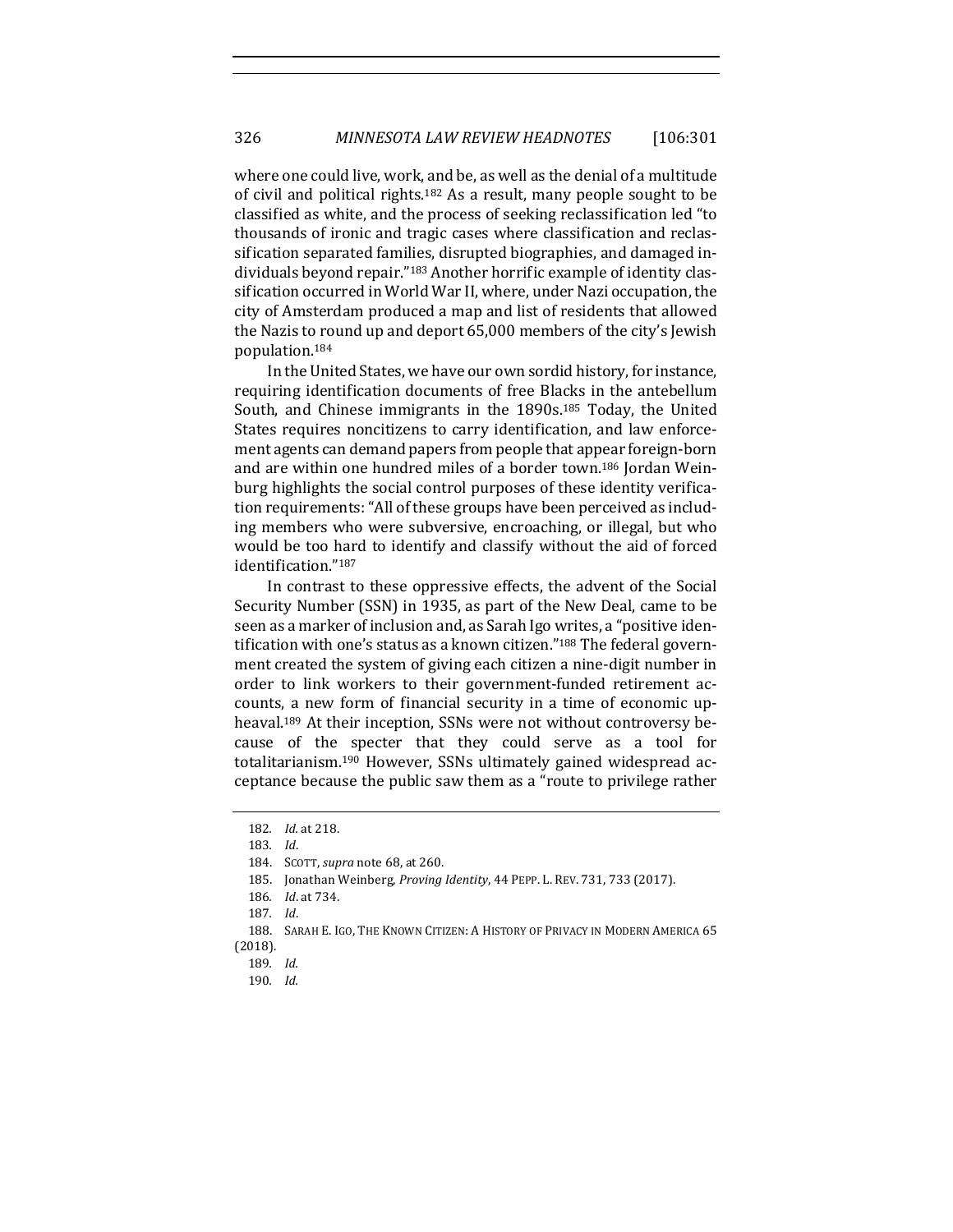than privation<sup>"191</sup> and a "bargain struck between citizens and the state."<sup>192</sup> A social security number is the closest Americans have to a national identification marker,<sup>193</sup> and its uses have extended far beyond linking workers to their retirement accounts.<sup>194</sup> It is used by numerous federal and state agencies, as well as private entities, such as banks, credit reporting agencies, and health care providers.<sup>195</sup> The number serves as a data backbone for many identity management systems, such as E-Verify, which is used by employers to confirm the citizenship status of workers. <sup>196</sup> However, Americans are not required to carry Social Security cards, and the cards themselves have no photos or biometric information, limiting their efficacy as a standalone identity verification tool.<sup>197</sup>

Automated identity verification systems in UI currently occupy an uneasy space between these oppressive and empowering extremes—they are wrapped in the rhetoric of ease and efficiency but are having exclusionary effects for millions of Americans. Why would states adopt identity verification processes that routinely fail their citizens? In some instances, these appear to have been intentional choices, as a means for saving money by churning people with little political capital out of the system. For instance, in Florida, the state was processing only ten to fifteen percent of UI applications during the peak of pandemic-related unemployment.<sup>198</sup> An aide to Governor Ron DeSantis admitted that the prior administration of Governor Rick Scott designed the UI system to "make it harder for people to get benefits" and to keep unemployment numbers low in order "to give the governor something to brag about." $199$ 

<sup>191.</sup> *Id.* at 63.

<sup>192</sup>*. Id*. at 83. 

<sup>193.</sup> All legal residents in the United States receive a SSN at birth. Weinberg, *supra* note 185, at 787; see also Hu, supra note 10, at 1517 ("[E]xperts have observed that the Social Security Number has morphed into a universal de facto national ID number.").

<sup>194.</sup> Hu, *supra* note 10, at 1517.

<sup>195.</sup> Weinberg, *supra* note 185, at 787-88.

<sup>196.</sup> Hu, *supra* note 10, at 1517.

<sup>197.</sup> Weinberg, *supra* note 185, at 795.

<sup>198.</sup> Patricia Mazzei & Sabrina Tavernise, '*Florida Is a Terrible State to Be an Unemployed Person'*, N.Y. TIMES (Apr. 24, 2020), https://www.nytimes.com/2020/ 04/23/us/florida-coronavirus-unemployment.html [https://perma.cc/A2X5-WUVK].

<sup>199.</sup> See Anna Palmer & Jake Sherman, *POLITICO Playbook: The Coronavirus Show* vs. the Reality, POLITICO (Apr. 3, 2020), https://www.politico.com/newsletters/ playbook/2020/04/03/the-coronavirus-show-vs-the-reality-488792 [https://perma .cc/LLX5-X8A4].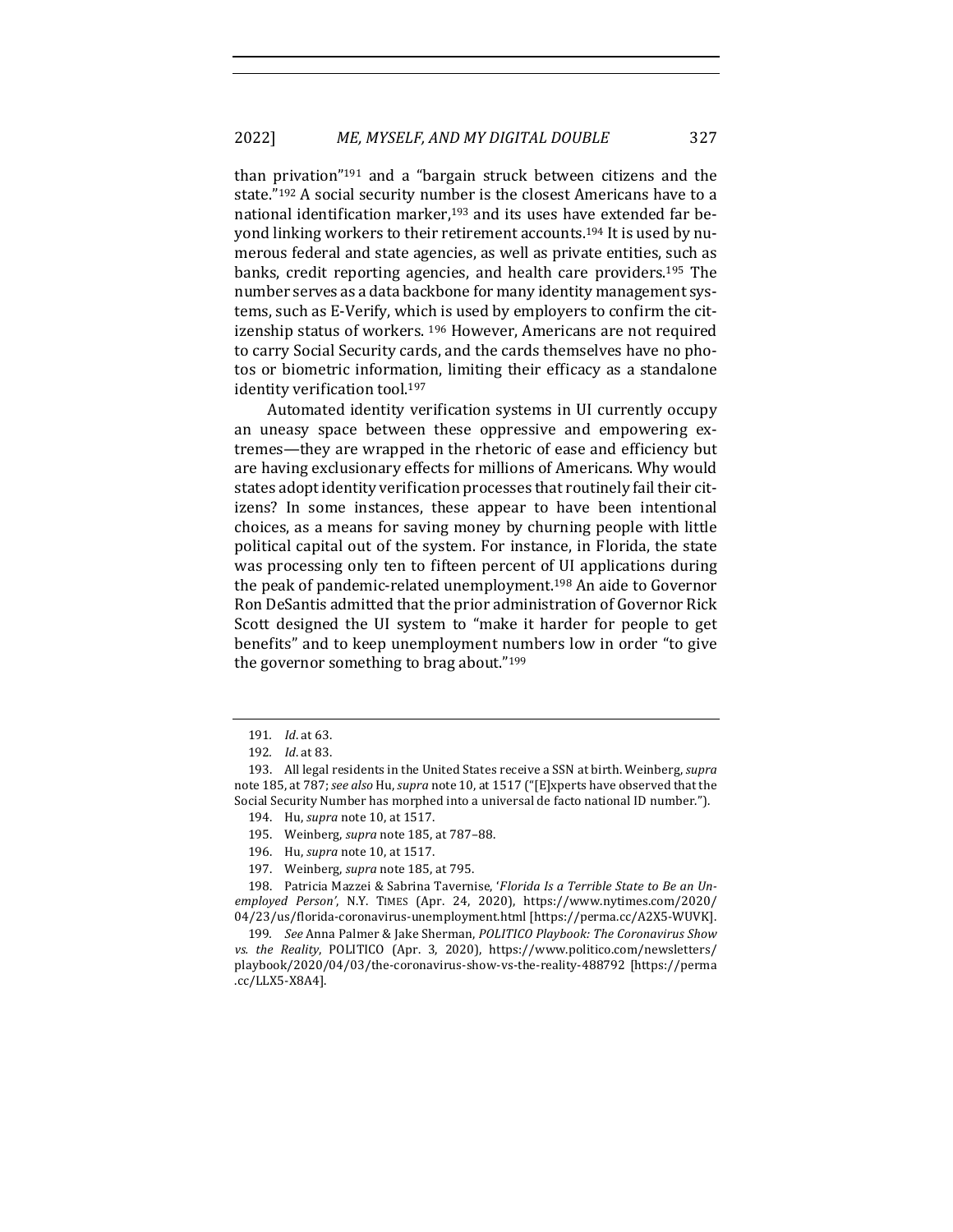Even states that did not intend to cut the UI rolls nevertheless made conscious decisions about how to design their automated systems and the levels of staffing support for the systems. As public policy professors Pamela Herd and Don Moynihan conclude, the adoption of administrative burdens is a choice, including the decision to rely extensively on automation.<sup>200</sup> Numerous studies show that increased automation leads to fewer UI applications and lower levels of approved applications.<sup>201</sup> This is "bureaucratic disentitlement" in action, or the placing of procedural barriers, such as complex and ill-defined identity verification requirements, in the way of claimants to discourage them from applying, and if they survive the application gauntlet, to increase the numbers of denials.<sup>202</sup> At the end of the day, identity verification is a form of social control. Matthew Hull explains, "Bureaucracies ... exercise their control through the uncertainty, ambiguity, and fear created by leaving people and things undocumented or by routinely disputing the validity of documents." $203$ 

This raises the questions of how to adopt identity verification processes that serve, rather than subjugate, citizens. Worker advocacy groups highlight a variety of remedies for the current UI failures involving identity verification, including mandating that states adopt the identity verification standards from the National Institute of Standards and Technology (NIST); providing in-person, governmentrun identity verification options at multiple, convenient locations; accepting expired driver's licenses; designing platforms for smartphone compatibility; allowing a variety of alternative identification documents; prohibiting knowledge based verification; ensuring language access on UI platforms; and prohibiting private vendors to render final eligibility decisions.<sup>204</sup> States should also engage in regular au-

<sup>200.</sup> Pamela Herd & Donald Moynihan, *Administrative Burdens in the Time of Covid-*19, 36 INST. FOR RSCH. ON POVERTY FOCUS 4, 9 (2020), https://www.irp.wisc.edu/wp/ wp-content/uploads/2020/10/Focus-36-3b.pdf [https://perma.cc/2VDT-CSU2].

<sup>201.</sup> *See* Simon-Mishel et al., *supra* note 86, at 36-37; Burke et al., *supra* note 85, ch. 13; George Wentworth, *Closing Doors on the Unemployed: Why Most Jobless Workers* Are Not Receiving Unemployment Insurance and What States Can Do About It, NAT'L EMP. L. PROJECT 21 (Dec. 2017), https://s27147.pcdn.co/wp-content/uploads/Closing -Doors-on-the-Unemployed12\_19\_17-1.pdf [https://perma.cc/LDD6-UAZW]. 

<sup>202.</sup> *See* Susan D. Bennett, "No Relief but Upon the Term of Coming into the House"— Controlled Spaces, Invisible Disentitlements, and Homelessness in an Urban Shelter Sys*tem*, 104 YALE L.J. 2157, 2159 (1995).

<sup>203.</sup> Hull, *supra* note 97, at 258.

<sup>204.</sup> *See* NELP Memo, *supra* note 81, at 6; *see also* Dixon, *supra* note 85, at 9-10. *See generally* Burke et al., *supra* note 85.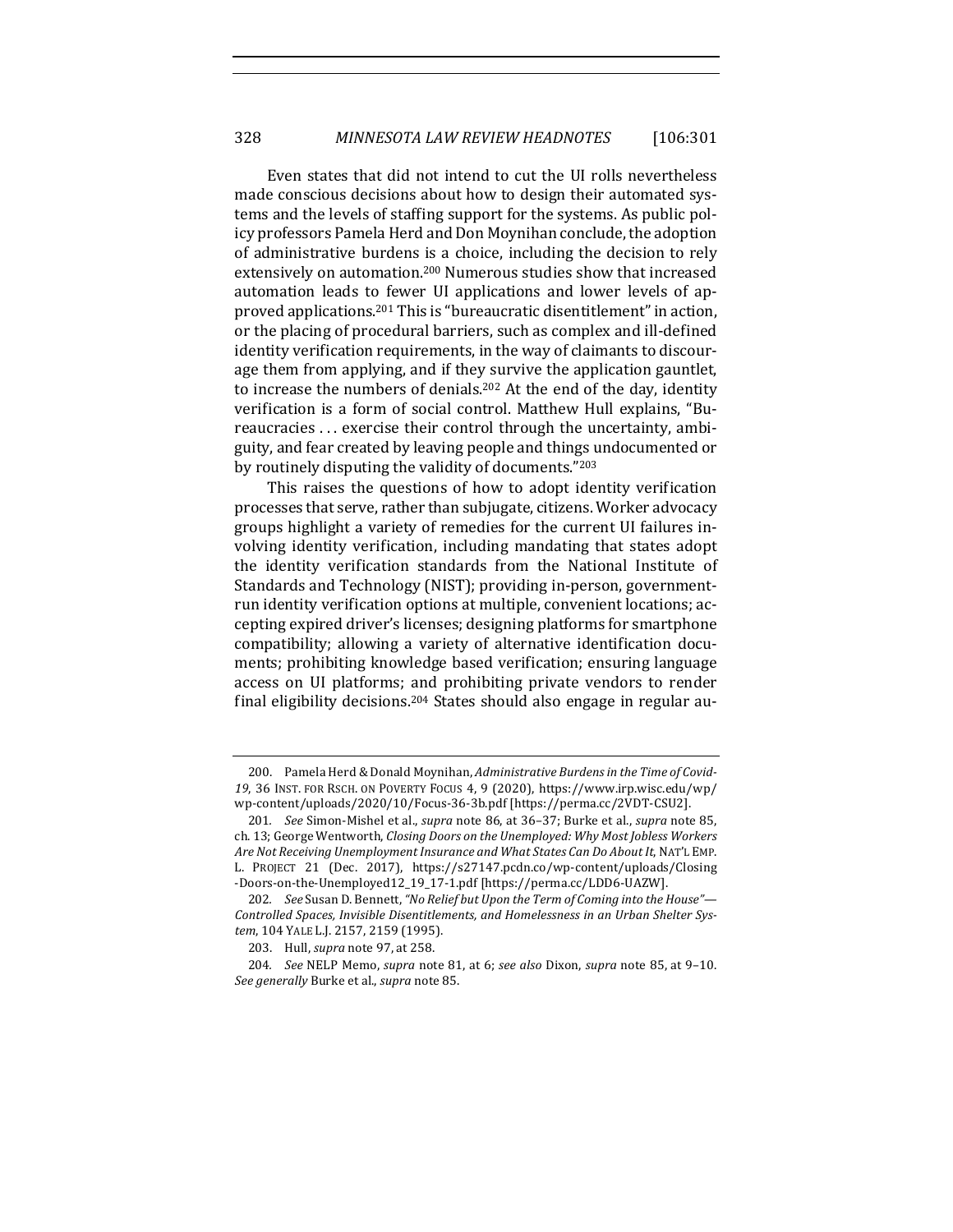diting and public reporting of identification verification statistics, including not only suspected and confirmed cases of fraud, the mode of verification used, and the methods used for investigation, but also the numbers of claimants who were accused of fraud, who appeal the determinations and the outcomes of appeals, who start but fail to complete applications, and who are eligible but never apply.<sup>205</sup>

Another proposal is to build out identity verification services from existing federal databases. Technologist Waldo Jaquith proposes either Login.gov, a product of the General Services Administration that is NIST-compliant and provides a single sign-on that can be used across federal government agencies, or the Federal Data Services Hub, which is part of the Centers for Medicare and Medicaid Services and combines government and commercial data sources to verify identity for individuals applying for health insurance under Obamacare.<sup>206</sup> He states, 

By integrating and expanding access to the existing federal services offered by Login.gov and the Federal DSH, individuals would no longer need to maintain a series of accounts for each separate agency or government service and could instead create a single government login that unites all of their interactions with government."207

Expanding either of these tools would require a commitment to data security and data privacy controls.

Despite an American cultural aversion to a national identity system,<sup>208</sup> we are likely headed to a uniform identity management system, whether it happens in one fell swoop via legislation or incrementally through linkages among existing and expanding databases. Margaret Hu explains that traditional forms of bureaucratic surveillance, such as Social Security Cards and driver's licenses, are likely going to combined with geolocation tracking (through RFID) and biometric forms of identity, such as fingerprints, iris scans, and DNA, thus facilitating a convergence of "cybersurveillance-body tracking and

<sup>205.</sup> In some states, labor agencies are required to do regular reporting and/or have a public dashboard listing various metrics related to the processing of UI claims. *See, e.g.*, WASH. REV. CODE § 50.12.370  $(2021)$  (requiring quarterly reporting and a dashboard). These requirements could mandate public reporting of data related to identity verification, as well as data related to ease and rates of claimant access.

<sup>206.</sup> Jaquith, *supra* note 42, at 57-58.

<sup>207</sup>*. Id.*

<sup>208.</sup> A. Michael Froomkin, *Identity Cards and Identity Romanticism*, *in LESSONS FROM* THE IDENTITY TRAIL: ANONYMITY, PRIVACY AND IDENTITY IN A NETWORKED SOCIETY 245 (Ian Kerr, Valerie Steeves, & Carole Lucock eds. 2009).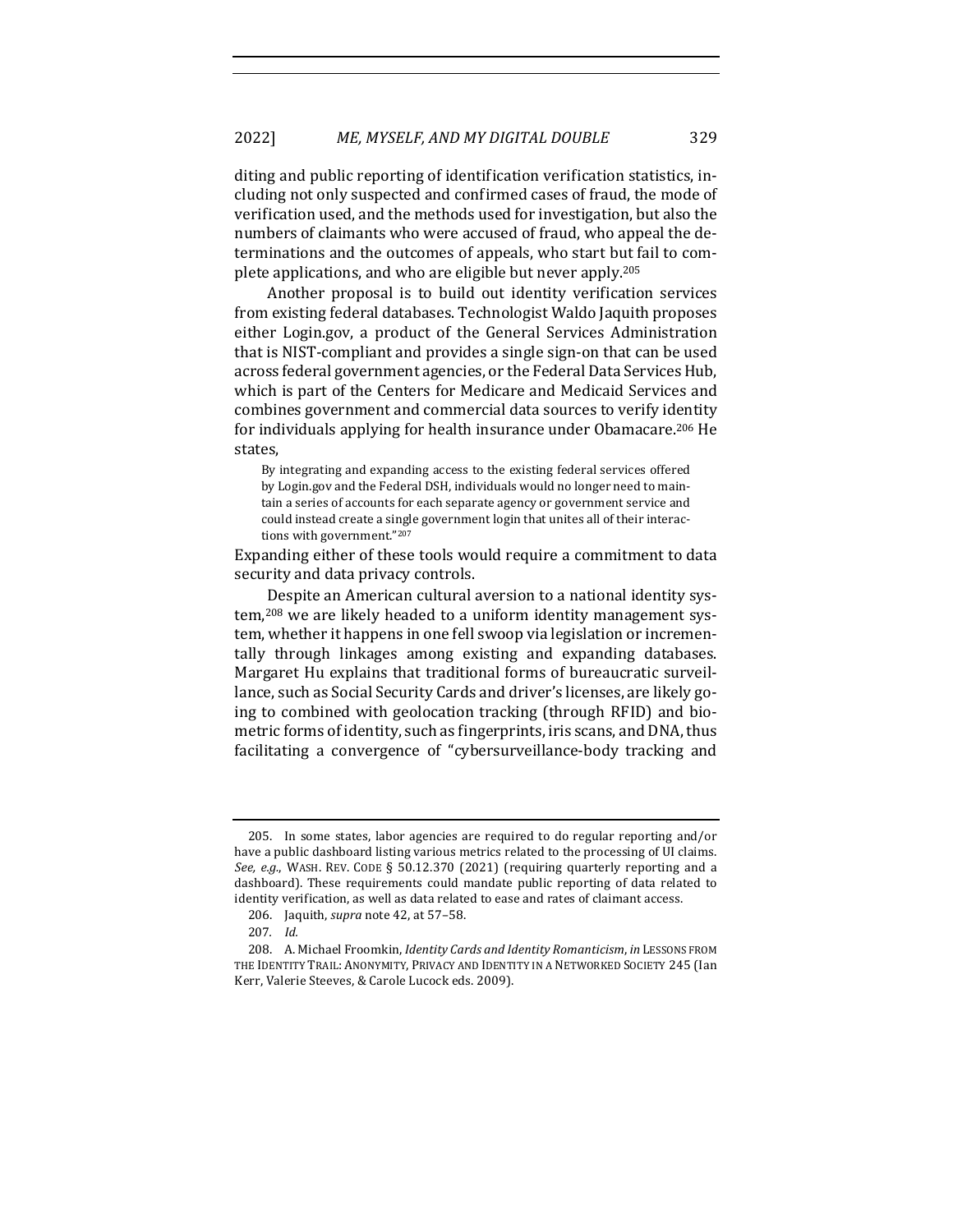dataveillance-biographical tracking."<sup>209</sup> Indeed, in recent years, numerous federal bills have been proposed to create high-tech, digital forms of identity in the name of national security and border control.210

Regardless of how identity verification unfolds, either segmented in multiple programs or unified under the auspices of the federal government, identity verification in social welfare systems requires much closer attention to issues of equity and privacy. As researcher Emnet Tafesse states, "What we need is a way to think about data-driven identification practices of the digital welfare state as a resource to enact belonging, rather than a technology for individuating and targeting."<sup>211</sup> Currently, identity verification systems are designed around a presumption of fraud, despite the fact that most cases of so-called fraud are the result of innocent mistakes by caseworkers and claimants due to complex program requirements.<sup>212</sup> Instead of fraud-first design, which stigmatizes and harms social welfare recipients, principles of user-centered design justice could improve identity verification systems dramatically. Design justice is "a framework for analysis of how design distributes benefits and burdens between various groups of people."213 As Sasha Costanza-Chock explains, input from and accountability to impacted communities is essential to design justice.<sup>214</sup> One of the principles of the design justice network, an organization of designers, artists, technologists, and community organizers, is that "everyone is an expert based on their own lived experience, and that we all have unique and brilliant contributions to bring to a design process."<sup>215</sup> The rollout of identity verification in UI systems was contrary to these principles; it was top-down, it did not involve impacted communities or other stakeholders, and it did not seek to "sustain,

<sup>209.</sup> Hu, *supra* note 10, at 1480-81.

<sup>210.</sup> *Id.* at 1483.

<sup>211.</sup> Emnet Tafesse, *Between Belonging and Individuating: Data, Identification, Diaspora*, DATA & SOC'Y: POINTS (Dec. 8 2020), https://points.datasociety.net/between -belonging-and-individuating-data-identif ication-diaspora-9fcdf010e0ce [https://perma.cc/WFQ9-ZKFM].

<sup>212.</sup> *See Unpacking Inequities, supra note* 106, at 15-16.

<sup>213.</sup> SASHA COSTANZA-CHOCK, DESIGN JUSTICE: COMMUNITY-LED PRACTICES TO BUILD THE WORLDS WE NEED at 23 (2020) (ebook).

<sup>214.</sup> *Id.* at 25, 99.

<sup>215.</sup> *Design Justice Network Principles*, DESIGN JUST. NETWORK, https://designjustice .org/read-the-principles [https://perma.cc/3WZU-5RTL].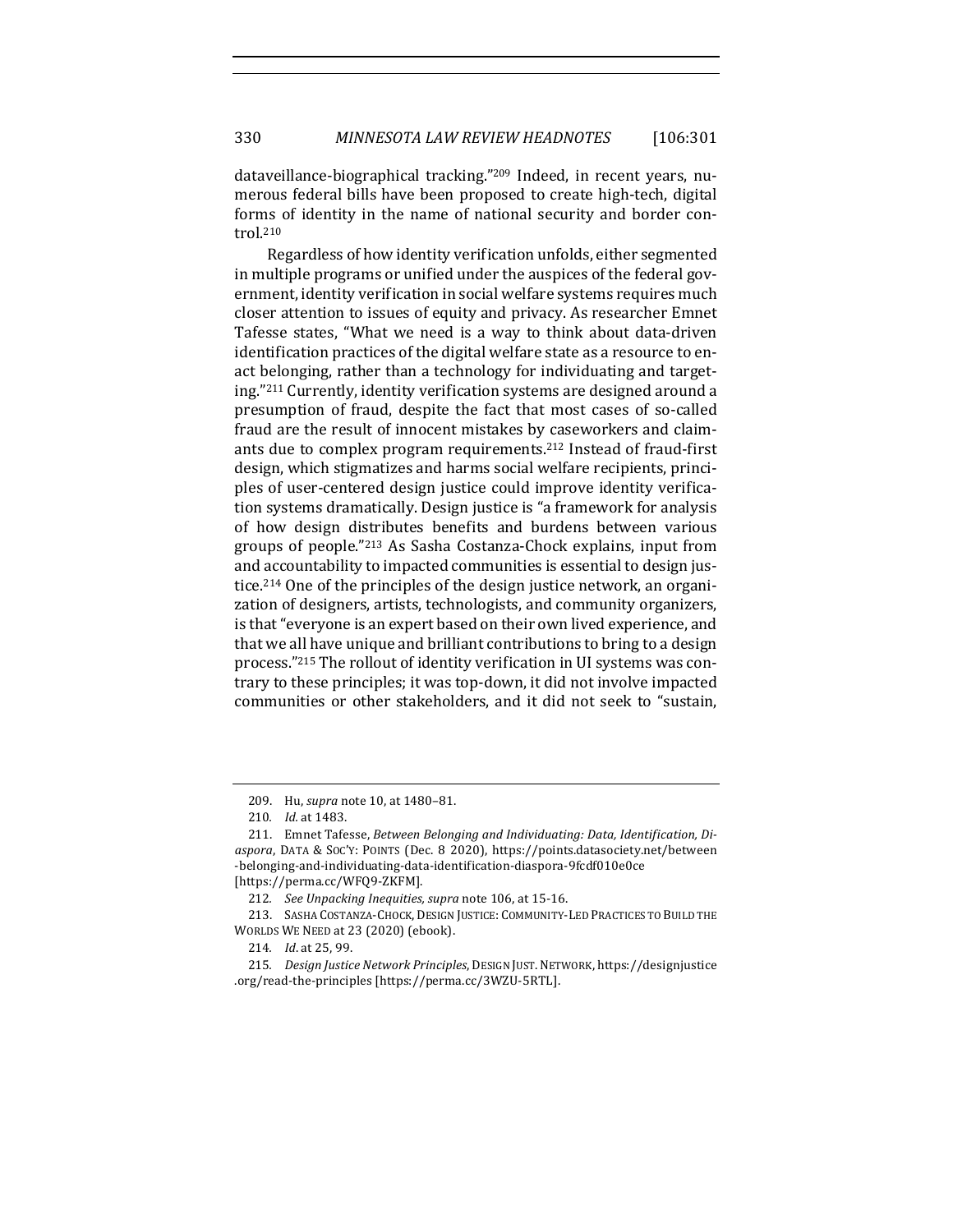heal and empower" communities.<sup>216</sup> Greater consultation with stakeholders would have avoided many of the design failures that claimants faced. 

To enhance legal remedies, Greene's identity theft proposal could be expanded to include people trying to obtain identity documentation and those denied by and locked out of identity verification systems. Greene suggests a federally funded agency that awards grants to local entities that can provide quick legal services to identity theft victims.<sup>217</sup> The localized approach and expanded funding would be a welcome improvement for victims of identity theft and identity denial. At the same time, we need to be wary of putting the entire burden on individuals to police their own identities while letting the entities that profit from surveillance capitalism off the hook. Greene's proposal somewhat risks further individualizing a structural problem. As Jennifer Whitson and Kevin Haggerty explain, identity theft laws put the onus on individuals to manage their own risk.<sup>218</sup> While affluent people have the aptitude and resources for self-management, including the ability to "purchase shredders, secure computers and even invest in identity theft insurance," many less wealthy people lack this awareness or capacity.<sup>219</sup>

"Disconnected from the flows of informational capitalism, consigned to peripheral economic sectors and often struggling simply to make ends meet in the face of overwhelming family and workplace responsibilities, large segments of Western societies are self-evidently disadvantaged in their abilities to manage their virtual identity and rectify problems when they arise."220

Having a lawyer does not solve this gross imbalance. The truth is that even with two decades of consumer law experience, I can struggle to assist victims of identity theft because the underlying laws have few teeth, while available procedures are time-consuming and Kafkaesque in nature. As consumer advocate Chi Chi Wu explains, "The credit bureaus' loose matching procedures contribute to the problem of identity theft, and their data breaches give thieves the tools needed to commit fraud."<sup>221</sup> And yet when "consumers try to fix the aftereffects of identity theft, furnishers often fail to believe them and the

<sup>216</sup>*. Id.*

<sup>217.</sup> Greene, *supra* note 5, at 119-22.

<sup>218.</sup> Whitson & Haggerty, *supra* note 14, at 588.

<sup>219</sup>*. Id.*

<sup>220</sup>*. Id*. at 589.

<sup>221.</sup> Chi Chi Wu, Consumer Credit Reporting: Assessing Accuracy and Compliance, NAT'L CONSUMER L. CTR. 14 (May 26, 2021), https://www.nclc.org/images/pdf/credit\_ reports/Testimony\_HFSC\_OI\_credit\_reporting.pdf [https://perma.cc/8B3V-RDQH].